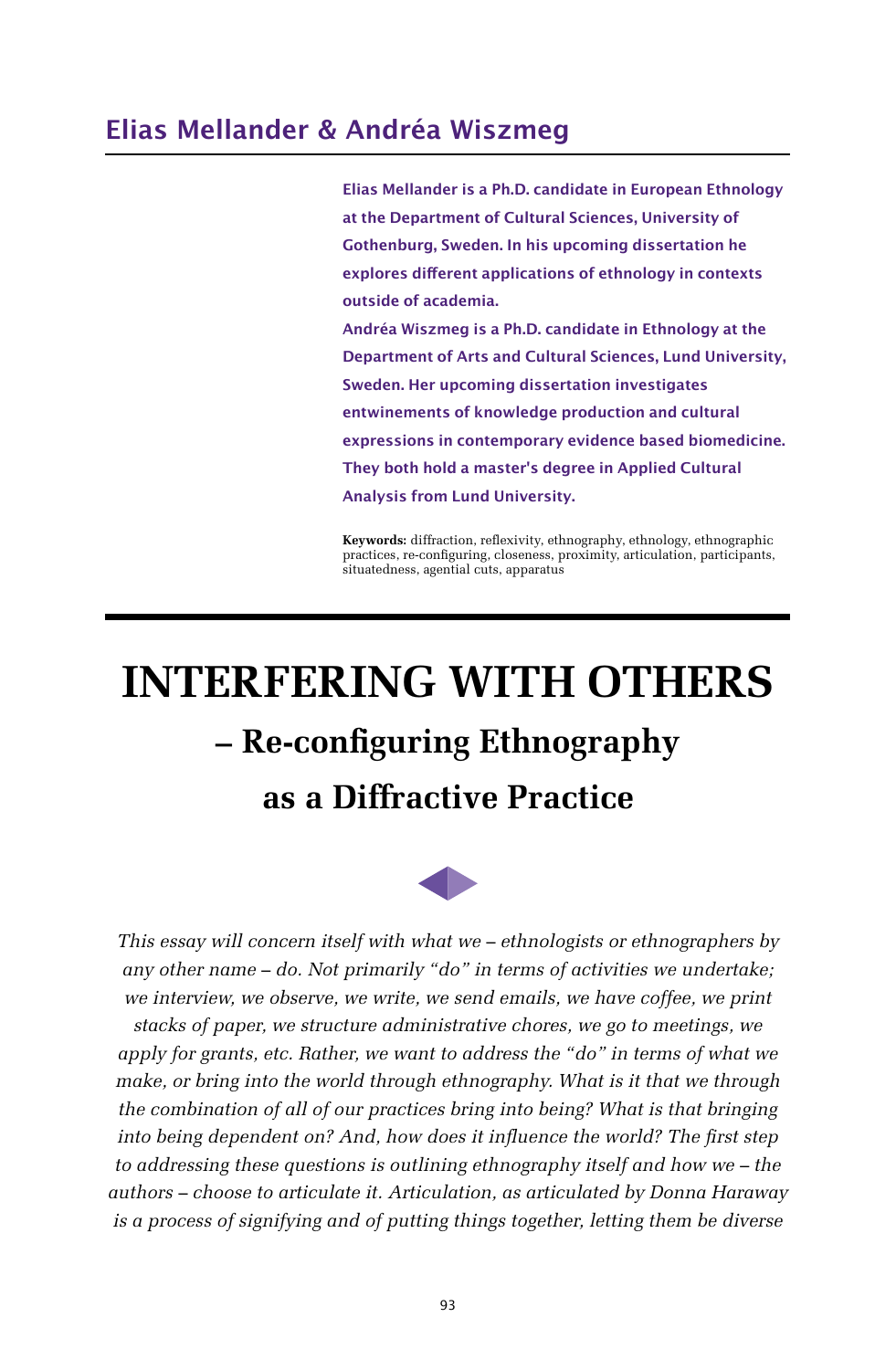*and maybe even in friction with one another and themselves.*1 *The concept connotes an on-going indeterminacy. The articulations made in research, we argue, should be allowed to be of a searching quality, as well as being relational and expressive. They should not excuse themselves, neither make greater claims than they can fulfill. They should never be conclusive.*<sup>2</sup>

The roots of ethnography can be found in anthropology and the study of groups, tribes or villages located far from the ethnographer's native environment. It has however transcended such localities and conventions. Today it is a way of doing research found in a multitude of disciplines, being performed in countless ways and places.<sup>3</sup> The ways of articulating ethnography are thus many and varied, but often certain research practices are put forward as its defining features. There is no denying that certain sets of (often qualitative) methods and theories, entwined in an open-ended and experimental research endeavor, form the ideal articulation of ethnography.4 The way ethnography will be articulated in this essay does not presuppose certain methods but recognizes it more as a mode, or perhaps a mood, of being with what we research. In one way or another, an ethnographer is a person performing research through closeness and because of this, ethnography is a practice dependent on proximity.

Physical proximity might be the first kind of proximity to come to mind when one pictures an ethnographer performing participant observation or engaging in an interview, but the kinds of closeness involved in ethnography are multiple. It might be emotional closeness, stemming from the fact that relationships *with* people are part of what is being researched.5 It might be the kind of proximity that emerges when one immerses oneself in large quantities of research materials.6 It might be a "critical proximity" where the ethnographer, even if physically distant, actively engages with and is entangled in processes of decision making.<sup>7</sup> It might be the kind of proximity that can put the ethnographer in harms way, physically as well as emotionally.8 Or, worse still, it might be the kind of closeness that makes a careless ethnographer hurt others.9 A worn cliché is that the ethnographer never is a neutral observer, like the proverbial fly on the wall, but it is nevertheless an understanding of our craft that rings true; doing ethnography is a way of interfering with the world. It has been argued – and we do not disagree

**<sup>1</sup> Haraway 1992.**

**<sup>2</sup> Sherry, Troilo & Deschenes 2006, p. 346f.**

**<sup>3</sup> Clifford 1986, p. 10f; Davies 1999, p. 46; Pink, Horst, Postill, Hjorth, Lewis & Tacchi 2016, p. 2.**

**<sup>4</sup> Gray 2003, p. 21; Latour 2005, p. 68; Pink 2009, p. 8; Pink et al 2016, p. 3.**

**<sup>5</sup> Davies 1999, p. 91.**

**<sup>6</sup> Illouz 2008, s. 16.**

**<sup>7</sup> Forsemalm 2013; Birbak, Petersen & Jensen 2015, p. 283f.**

**<sup>8</sup> Hume & Mulcock 2004, p. xi.**

**<sup>9</sup> Cf. Ellis 2007.**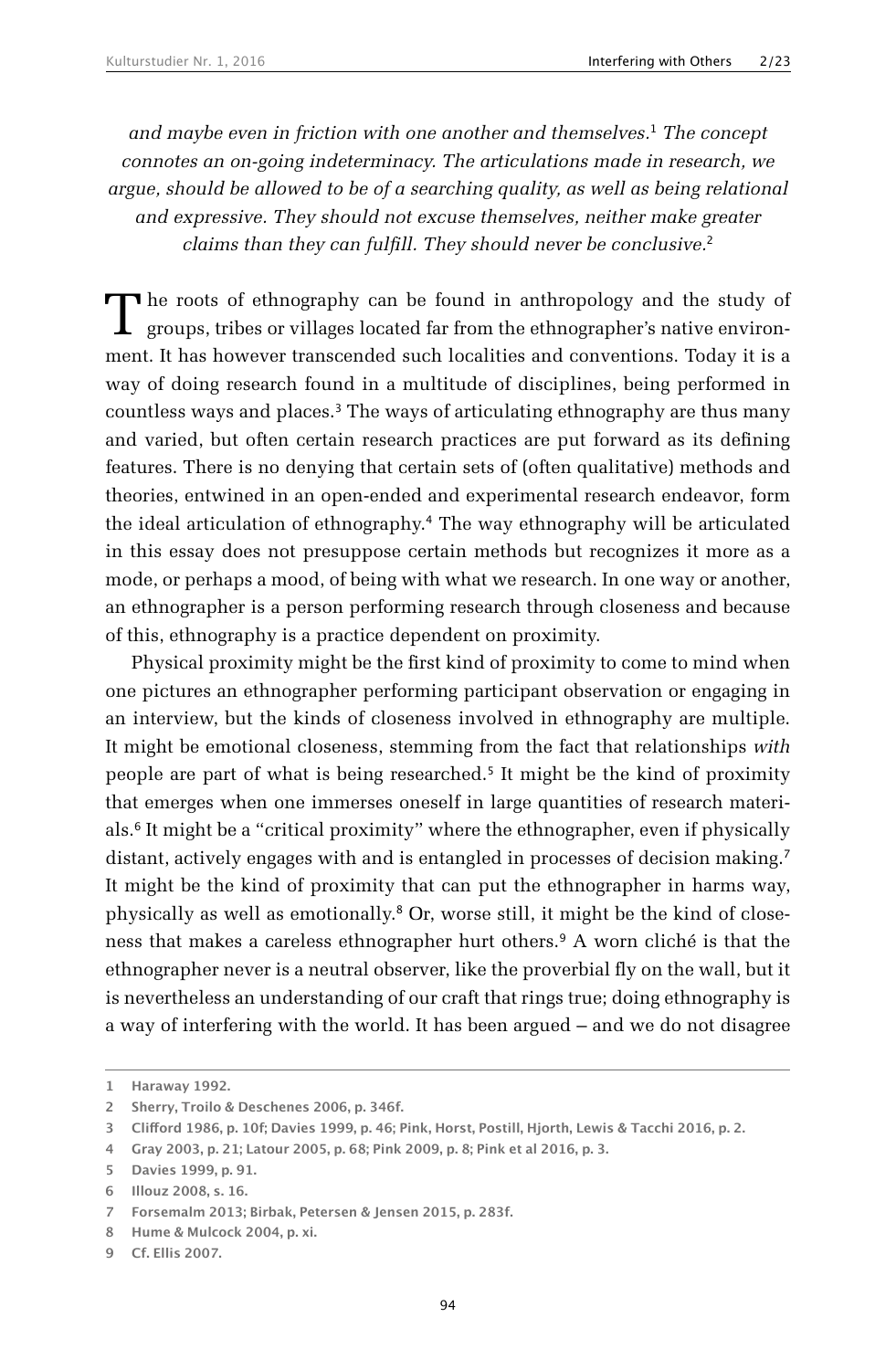– that every kind of research is a way of interfering with the world in one way or another.<sup>10</sup> However, the kinds of closeness involved in ethnography enact<sup>11</sup> the ethnographer as someone who not only affects the world, but who is also affected by it in equal measure. Ethnography is more than an intellectual, logical or cognitive practice. It is dependent on the senses and on embodiment, on being with as much as thinking about people; culture; the world.<sup>12</sup> In the words of Donna Haraway, we hold ethnography to be a way of "being at risk" through the inevitable entanglement of the hopes and aims of the researcher and the researched.13 This closeness, or *at riskness*, is what sets ethnography apart. Because of its relational qualities, it continuously needs to be articulated, conceptualized and re-configured.

Let us dwell for a moment on the concept of re-configuration and the work we intend it to do throughout this text. Once again turning to Haraway, we hold figurations to be "performative images that can be inhabited".14 Such images can be verbal as well as visual and are at the same time literal and figurative. Unlike Haraway who primarily concerns herself with the figurations of technoscience we will turn our attention to one of the tropes employed to handle the proximities of ethnography; namely that of reflexivity. Adding the "re-" to configuration signals that our intention is to interfere. To re-configure is to modify and substitute concepts in the ethnographic vocabulary, inspired by medical anthropologist Annemarie Mol.15 By replacing "ethnography" with "praxiography", "performance" with "enactment" and "discourse" with "logic", Mol aspires to keep some of the concepts' original connotation while shedding theoretical discussions not pertaining to her research.16 Paying attention to such minutiae of the research practices is a strategy for composing better figurations and in doing so forcing the ethnographer to take responsibility for the work that concepts are expected to do, rather than taking refuge in convention. Finally, the "con-" of configuration highlights that this move is not done in isolation, but through coming together with theories, texts, our respective ethnographic fields and  $-$  as authors  $-$  each other. In the same vein as Latour offers *composition* as an alternative to *critique*, we aim to figure ethnography out as a practice of diffraction rather than as one of reflection in order for it to be "put to a different use".<sup>17</sup>

**<sup>10</sup> Haraway 1988; Barad 2007.**

**<sup>11</sup> Enactment in the way it is used here was first articulated by the medical ethnographer Annemarie Mol (2002) as a re-configuration of the performance and performativity theories developed by Erving Goffman and Judith Butler, articulating that the world itself becomes enacted through knowledge producing practices.**

**<sup>12</sup> O'Dell & Willim 2015, p. 94f.**

**<sup>13</sup> Haraway 1997, p. 190f.**

**<sup>14</sup> Haraway 1997, p. 11.**

**<sup>15</sup> See Lee 2012, p. 175.**

**<sup>16</sup> Mol 2002; 2008.**

**<sup>17</sup> Latour 2010, p. 474f.**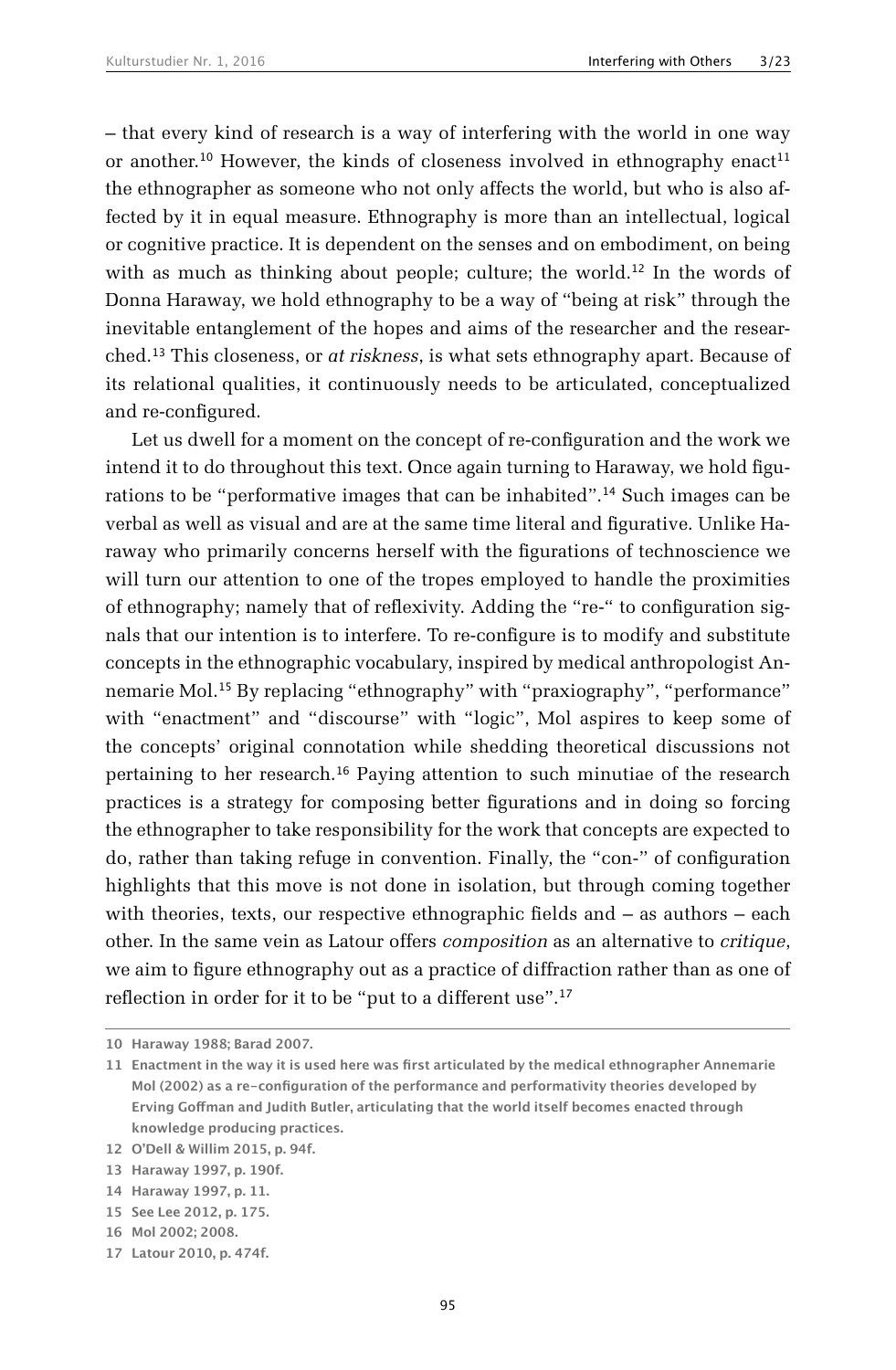#### **Kinds of Closeness**

In anthropology, the strength of ethnographic analysis has been attributed to the ethnographer's ability to "un-fit" into the surrounding environments, allowing for movement between empathic closeness and critical distance in relationship to the "other".18 This has in turn made proximity and entanglement goals to be achieved. Within our own discipline, European Ethnology, many of the methods associated with anthropology have instead been used to examine phenomena within the researcher's home country.<sup>19</sup> It is far from rare for ethnologists to study contexts where they themselves are at home, such as sub-cultural groups or minorities, and where the possibility to "un-fit" often is small. In turn, this has resulted in re-configurations of ethnographic methods as well as of ways of understanding proximity.20 The anthropologist Marilyn Strathern claims that this often leads to a heightened need for reflexivity since the ethnographer is unable to pose as the exotic and strange researcher.<sup>21</sup> It has been argued that this kind of proximity need not be without advantages, but that it is dependent on the ethnographers' ability to make the familiar strange to the same extent as the strange is made familiar.22 However, any *a priori* decisions on what constitutes proximity, be it national belonging or sub-cultural interests, risk hiding other kinds of closeness that emerge through the research process.23 The assumed necessity of reflective distance and abstraction as essential to knowledge creation, in turn hides the ways knowing is dependent on doing, on belonging and being at risk. Rather, meaningful proximity in each specific research project needs to emerge through the process and the situatedness of the ethnographic practice itself.

This leads us to our own ongoing dissertation projects and how these in their respective ways have made the trick of un-fitting problematic. Wiszmeg's research is concerned with how matter, practical skills, knowledge and the ideology of guidelines for evidence based science intra-twine to enact objects and practices in transplantations research on Parkinsons' disease.<sup>24</sup> Discussing research, knowledge and evidence with researchers within cell biology and neurology turned her attention towards the knowledge produced in her own project. Wiszmeg's own object of research is therefore partly her own co-enactment of knowledge together with her participants. Mellander examines the career paths of former students of European Ethnology and how they put their education to work outside of academia. Among the participants are former, current and, perhaps, future

**<sup>18</sup> Macdonald 1993, p. 19**

**<sup>19</sup> O´Dell 1999, p. 61; O'Dell & Willim 2011, p. 29.**

**<sup>20</sup> O'Dell & Willim 2015, p. 92**

**<sup>21</sup> Strathern 1987, p. 16.**

**<sup>22</sup> Cf. Labaree 2002, p. 100; Hume & Mulcock 2005, p. xxii.**

**<sup>23</sup> Cf. Birbak, Petersen & Jensen 2015, p. 274.**

**<sup>24</sup> See Wiszmeg 2012; 2016**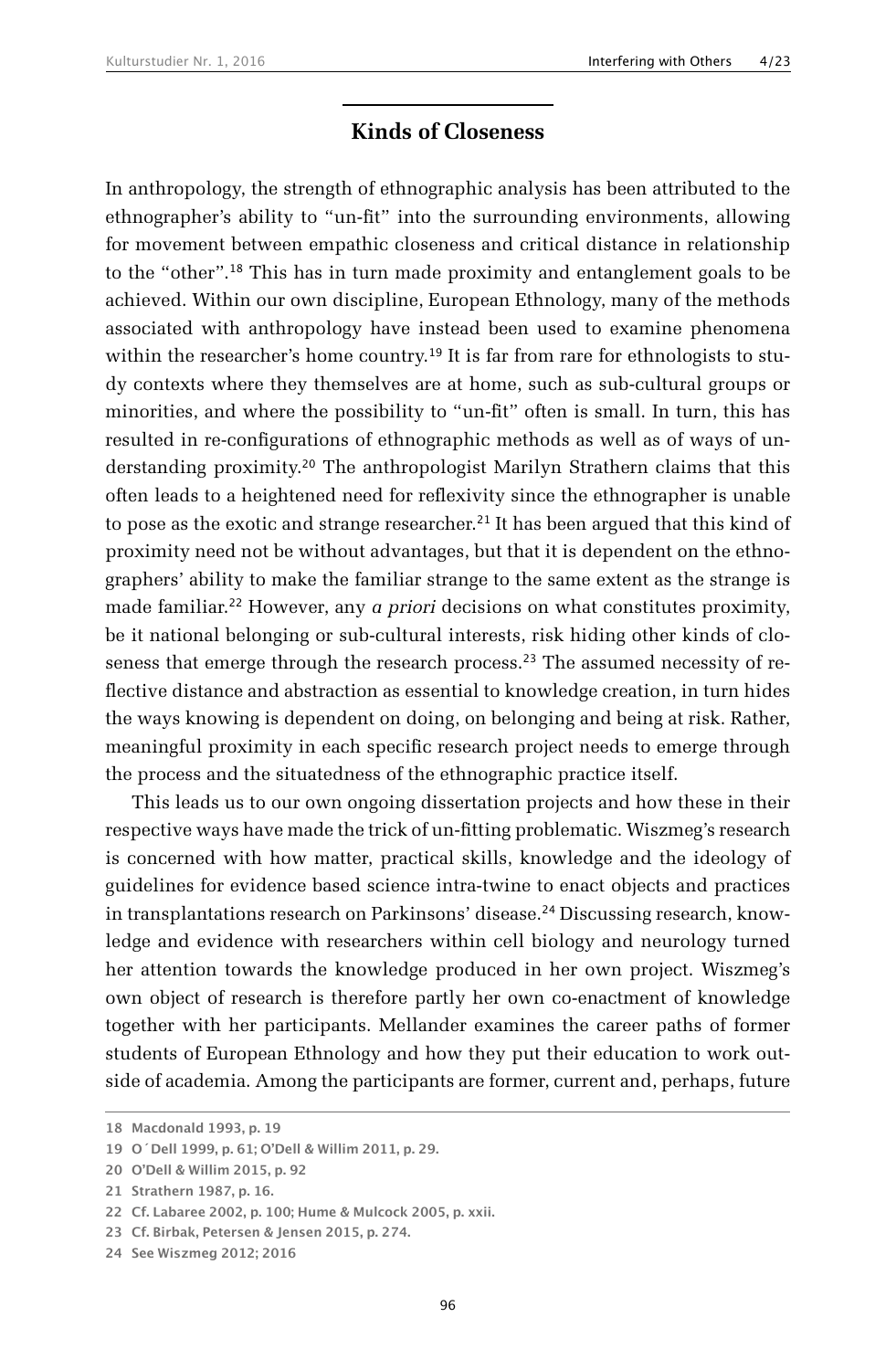colleagues, sharing their experiences of Ethnology and how the discipline has created twists in their respective roads through life. The shared use of analytical concepts for understanding life in- and outside of academia enacts Ethnology and its uses as that which simultaneously explains and is explained.<sup>25</sup> The research project unfolds itself as a network that is entangled in several ways, e.g. socially, conceptually and institutionally.

We have chosen to use the term "participant" to denote those with whom we enact knowledge. In relation to the term informant – i.e. someone who informs about the world – the term participant is more vague and can encompass several ways of sharing and partaking through research. Even though the participants discussed in this text mostly are humans, the word participant could potentially be used in the same manner as the Latourian "actant", articulating other ways of acting in the world than through humanness<sup>26</sup>. In both our empirical cases we have found that notions of proximity and distance, likeness and difference, become something that can only be treated as an analytical result of intra-actions with the participants. This being said, the entry into our respective dissertation projects is what afforded us the analytical breaking point leading us into this attempt at re-configuration. Since our ways of knowing the world overlap with those of our participants, we clearly needed concepts for addressing these epistemological proximities. Para-ethnography has been suggested by e.g. anthropologists Douglas Holmes and George Marcus as a term for describing the ethnographic study of those whose intellectual labor resembles the ethnographer's own methods and analysis.27 While studies under the label of para-ethnography have much to teach us about the challenges of performing ethnography, we have chosen to avoid the concept itself throughout this text. This is partly because of the ethnological tradition of studying "others" with whom we already share conceptual worlds – in the least through a shared language.<sup>28</sup> Treating para-ethnography as something set apart from other kinds of ethnography seems to presume that ethnography by definition is the study of something inherently "other", rather than the study-through-proximity argued for here. Partly, it is because we strive to adhere to the concept of symmetry employed in actor-network theory, where different kinds of participants are treated with the same vocabulary in order not to presume different kinds of agency.<sup>29</sup> In short, setting certain kinds of ethnography apart beforehand goes counter to our endeavor of understanding how differences come to matter.

**<sup>25</sup> Cf. Mellander & Fagerström 2013.**

**<sup>26</sup> Latour 1999b, p. 78; 2005, p. 42.**

**<sup>27</sup> Holmes & Marcus 2008, p. 597; Jespersen, Petersen, Ren & Sandberg 2012, p. 6.**

**<sup>28</sup> Cf. Löfgren 1996; Arvidsson 2001.**

**<sup>29</sup> Callon 2012, p. 154f; Viveiros de Castro & Goldman 2012, p. 421.**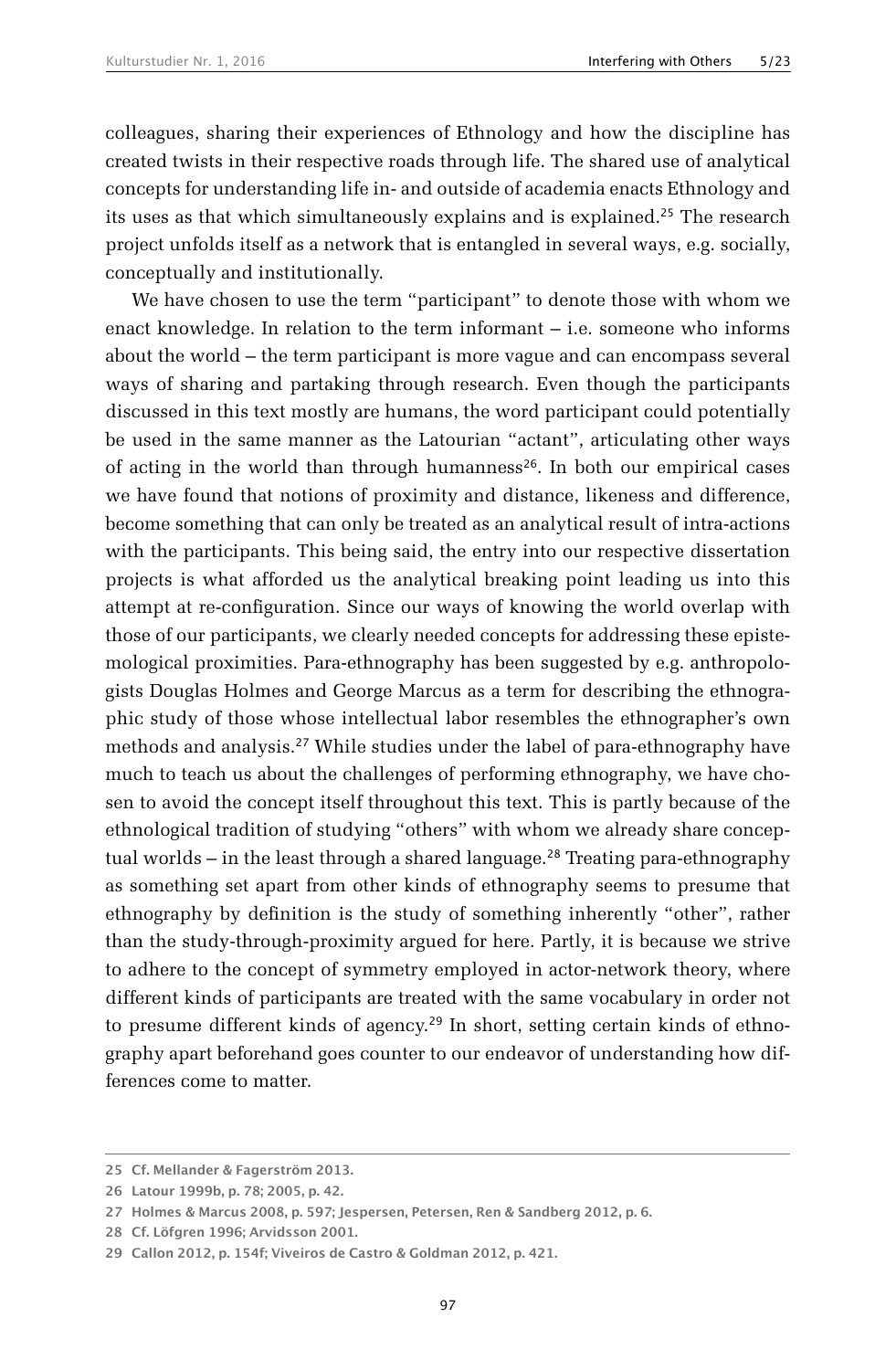Other ways that proximity to our respective participants emerges could be articulated as us all being academics, being some kind of researchers and as occupying jobs that would place us in the intellectual middle-class. These identity-marking categories inform our worldview and epistemic rationale in ways that make them resemble each other, even if not being identical. While such identity categories may be of importance for our relationships with participants and may subsequently inform analysis, they must always be interpreted as situational and relational to the current object of knowledge. Otherwise, we argue, they risk becoming purely introspective.30 In order to avoid telling the story of the researcher, rather than our common story with the participant, we need to ask ourselves when e.g. our (collective) middle-classishness *came to matter*? Was it when we chose to study at the university? Or was it through our studies that we would become what could be referred to as middle class? And was this "category" activated, or enacted, in fieldwork? In that case, when and how? Using un-situated identity categories as general explanations for behavior can be precarious if left unspecified or un-problematized in relation to the issues we claim it to affect. Categories like class, gender, sex, race, ethnicity, age or functionality should ideally not be used as ready-made matrices. They can, in a worst-case scenario, be used for explaining behavior in a causal and essentializing manner, cementing stereotypes.

The thing that brings us together as authors of this text is the question of how one can understand ways of knowing with participants in a place where we are not strange, not yet the same. This problem is no way exclusively tied to the kinds of entanglements described above. As already stated, they do however compel new ways of figuring, which is often the case when ethnography travels into new fields of inquiry.31 Addressing the questions of proximity, closeness and sameness leads us towards reflexivity – the ethnographic form of inquiry employed to map the ways in which subjectivity takes place in the research and in the world.32 However, as we shall see, the logic of reflexivity does not necessarily conform to the notion of mutual or entangled enactments of knowledge, thus calling for a re-configuration in the shape of a diffractive approach.

## **A Turn to Reflexivity**

Through the post-modern or reflexive turn, previous positivist ambitions within ethnography were put aside. Ethnographers were encouraged to scrutinize the representations created through research and the ways in which their own experi-

**<sup>30</sup> Ehn & Klein 1994, p. 11f; Gunnemark 2011b, p. 248.**

**<sup>31</sup> Ren & Petersen 2013, p. 99.**

**<sup>32</sup> Dowling 2008, p.747f; Beckman 2011, p. 231.**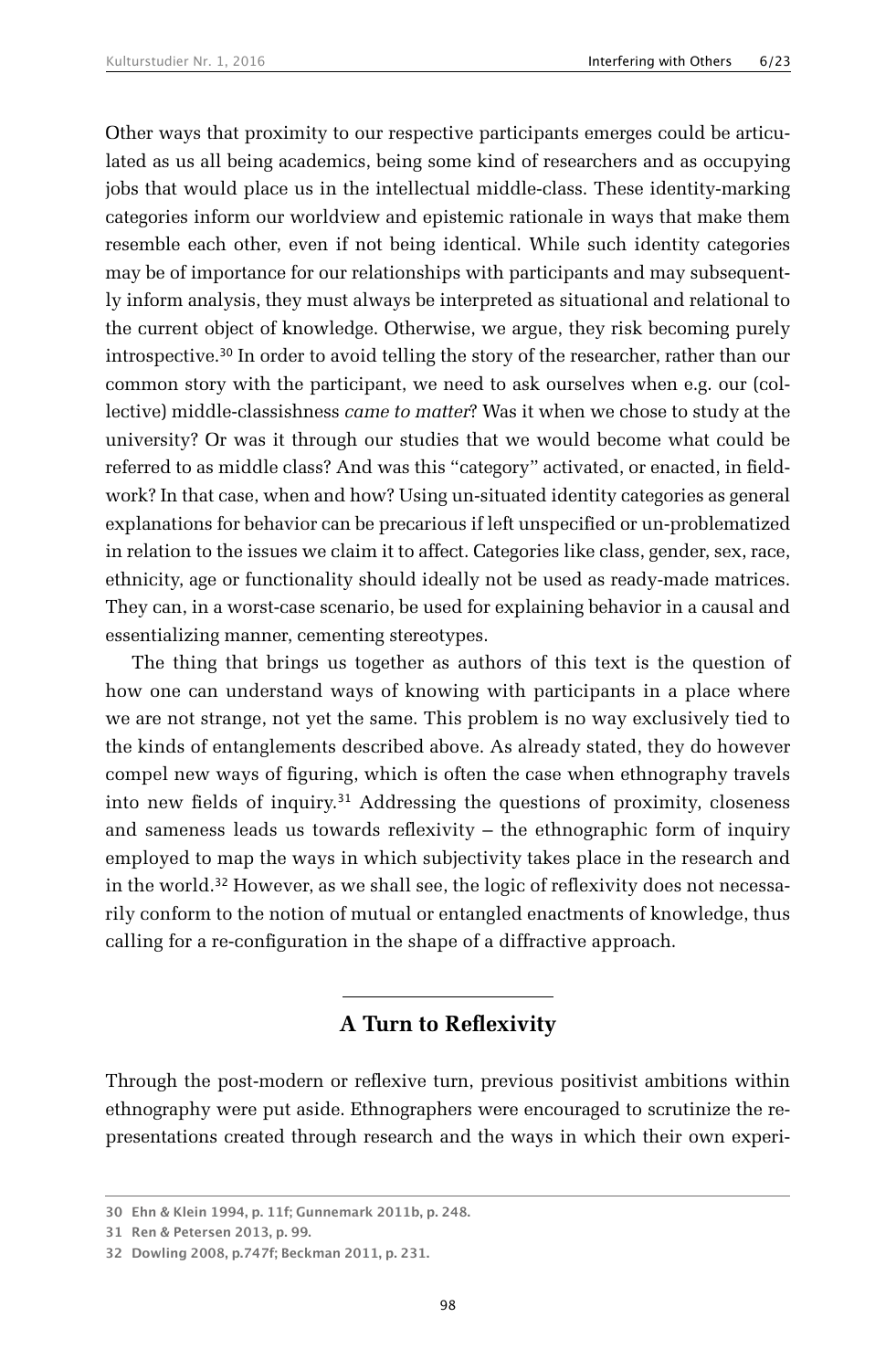ences gave shape to them.<sup>33</sup> The reflexive project soon grew to encompass the ways in which power gives shape to research, be it in the meeting with the "other" or in the implicit political motivations that set things in motion.34 Critical voices raised within feminist as well post-colonial studies further contributed through concepts such as standpoint theory and intersectional analysis, articulating the complex interdependencies of power and how positions of subjugation allows for the world to be known fuller and fairer.<sup>35</sup> In short, the turn towards reflexivity can be said to be a turn for the better; giving better account of the conditions of doing ethnography; exploring and taking responsibility for what ethnography and ethnographers do in the world in a better way; striving for better lives for the sometimes subjugated participants in research. It is in the light of and thanks to the history of Anthropology and Ethnology that we are able to be part of the development of the disciplines into future versions.<sup>36</sup> We are historical products, in debt to what we perceive as positive as well as more negative traits of what has come before. But new turns offer other ways of thinking and making things better.

Regardless of how the current "turn" in theory is named, i.e. post-humanist, ontological, material, material semiotic, affective – and on it goes, one thing that follows with it is that knowing is as dependent on the coming together of things, places and feelings as it is on language.37 Recalling Donna Haraway's concept of situated knowledges, her cyborg theory and the figuration of companion species, as well as the Deleuzian agencement by the way of sociologists Michel Callon and Donald MacKenzie; the apparatus in the agential realism of Karen Barad, the enactment of Annemarie Mol and the actor-network theory and sociology of translations of Latour – all ascertaining that the knower can never be singular and knowing is not an activity enacted in isolation, but through convergence and composition38. In recent years the writings of theorists within the field of Science and Technology Studies have become greatly influential within European Ethnology, our home discipline.<sup>39</sup> Within the discipline this has reinvigorated the study of material culture; a long tradition that took a place in the backseat in the wake of the post-modern or linguistic turn.40 Drawing on these influences, Jespersen, Petersen, Ren and Sandberg suggest that cultural analysis should be

**36 Winther Jørgensen 2002, p. 40f**

**<sup>33</sup> Clifford 1986; Gunnemark 2011a, p. 19**

**<sup>34</sup> Davies 1999; O'Dell 1999.**

**<sup>35</sup> Lykke 2003.**

**<sup>37</sup> Cf. Åsberg 2012, p. 12.**

**<sup>38</sup> Haraway 1988, 1991, 2003; Callon 2005; MacKenzie 2009; Barad 2007; Mol 2002; Latour 2005.**

**<sup>39</sup> In swedish Ethnology, various STS-influenced approaches have been employed by e.g. Gustavsson 2014; Göransson 2012; Knuts 2006; Forsemalm 2007; Frihammar 2010; Petterson 2007. These theories have also been put to good work by our danish colleauges, e.g. Damsholt, Simonsen & Mordhorst 2009; Munk 2010; Ren 2009; Petersen 2011. This is further elaborated upon in Ren & Petersen 2013.**

**<sup>40</sup> Cf. Munk & Jensen 2015, p. 37.**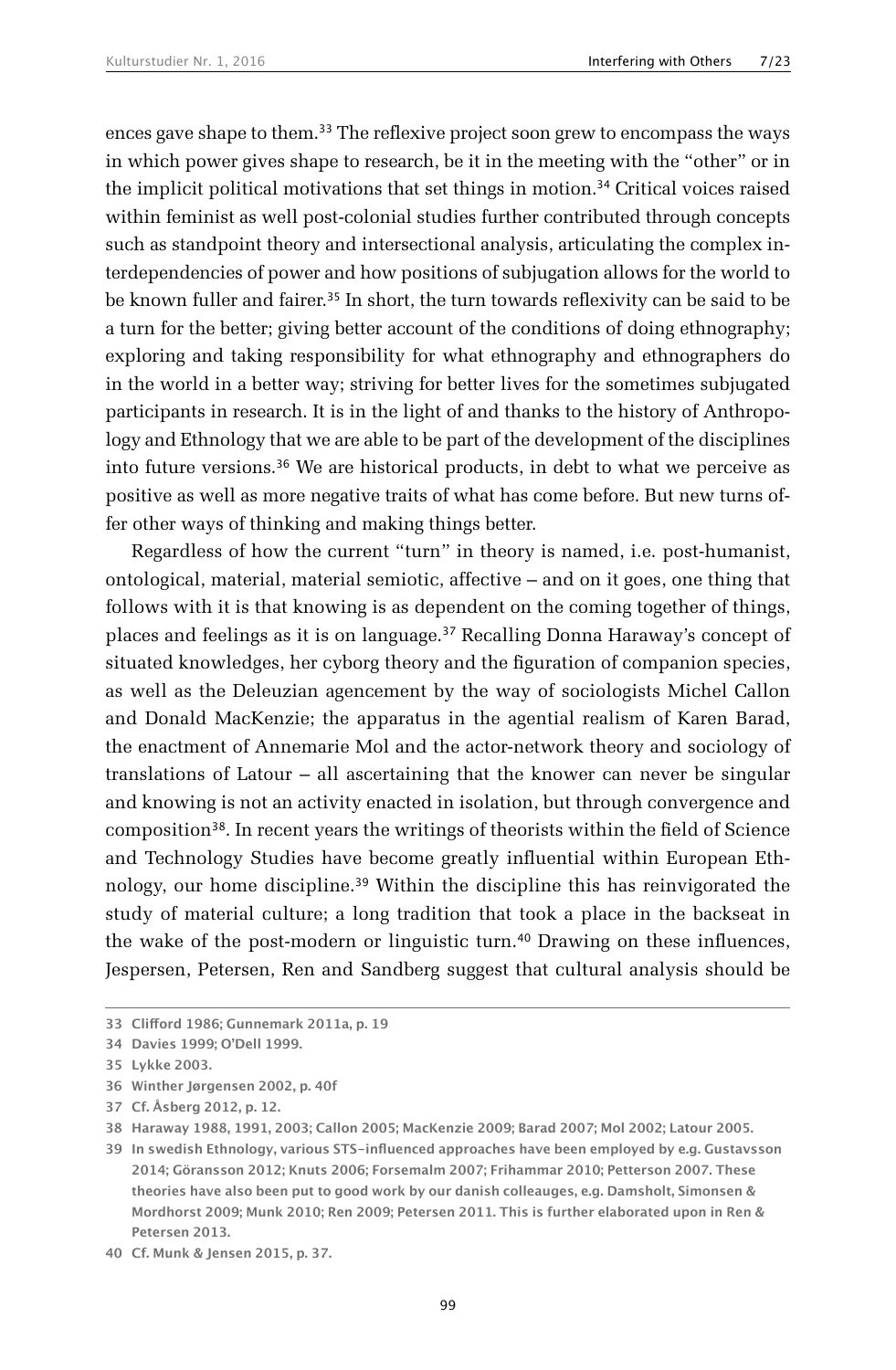understood as a form of intervention; a view that we sympathetically share.<sup>41</sup> The notion of intervention, we argue, implies that research disturbs and interferes what is being studied. Given that knowing is something that is done together with people, things, animals, theories, media materials  $-$  the list can go ever on  $$ the world which we try to know is not distant but at our metaphorical fingertips.

Following this train of thought down the tracks leads to a place where reflection – the critical examination of the researchers' role – may be found philosophically lacking. The figuration of reflexivity, based on the optical metaphor of reflection, upholds a strong subject – object divide, conjuring up images of seeing oneself in a mirror. Alternatively, it evokes the pensive thinker immersed in intellectual labor. Neither image seems to fit well with notions of intervention, interference and disturbance. The reflexive agenda was introduced as a way of addressing that there is no such thing as "mere" description and that the researcher is responsible for the knowledge produced. But if the knower is never just the ethnographer herself and knowing is done in concert there is room and perhaps need for other concepts that challenge how the "self" comes to matter in research. While holding on to the matters of concern raised through reflexivity we strive to figure new ways of thinking and making research better.

### **Displacing the same elsewhere**

It is safe to say that whatever the intentions and no matter the outcome, reflexivity is a figuration where seeing the reflection of ourselves is the basis for at all being able to question our positions and the worlds seen from them. This extends to encompass both the individual researcher, but more often and just as well, the scholarly guilds of ethnologists and anthropologists.42 But, if reflexivity has served us – ethnographers – well, why do we – the authors – feel the need to interfere with it?

In "worst practice" the reflexive project of self-examination runs the risk of becoming little more than autobiographical accounts dispersed throughout the ethnographic material.43 The confessional character of such articulation does little to explore the ways in which power emerges through the research process, merely stating that it is something that one should be aware of. Alternatively, reflexive examination can become too introspective, turning the curious gaze from the "other" to the ethnographer, leaving little room for theoretical or methodological development.44 While these extremes do not manifest themselves in ethno-

**<sup>41</sup> Ren and Sandberg 2012.**

**<sup>42</sup> Cf. Winther Jørgensen 2002, p. 38, 40.**

**<sup>43</sup> Winther Jørgensen 2002, p. 36.**

**<sup>44</sup> Macdonald 1993, p. 18.**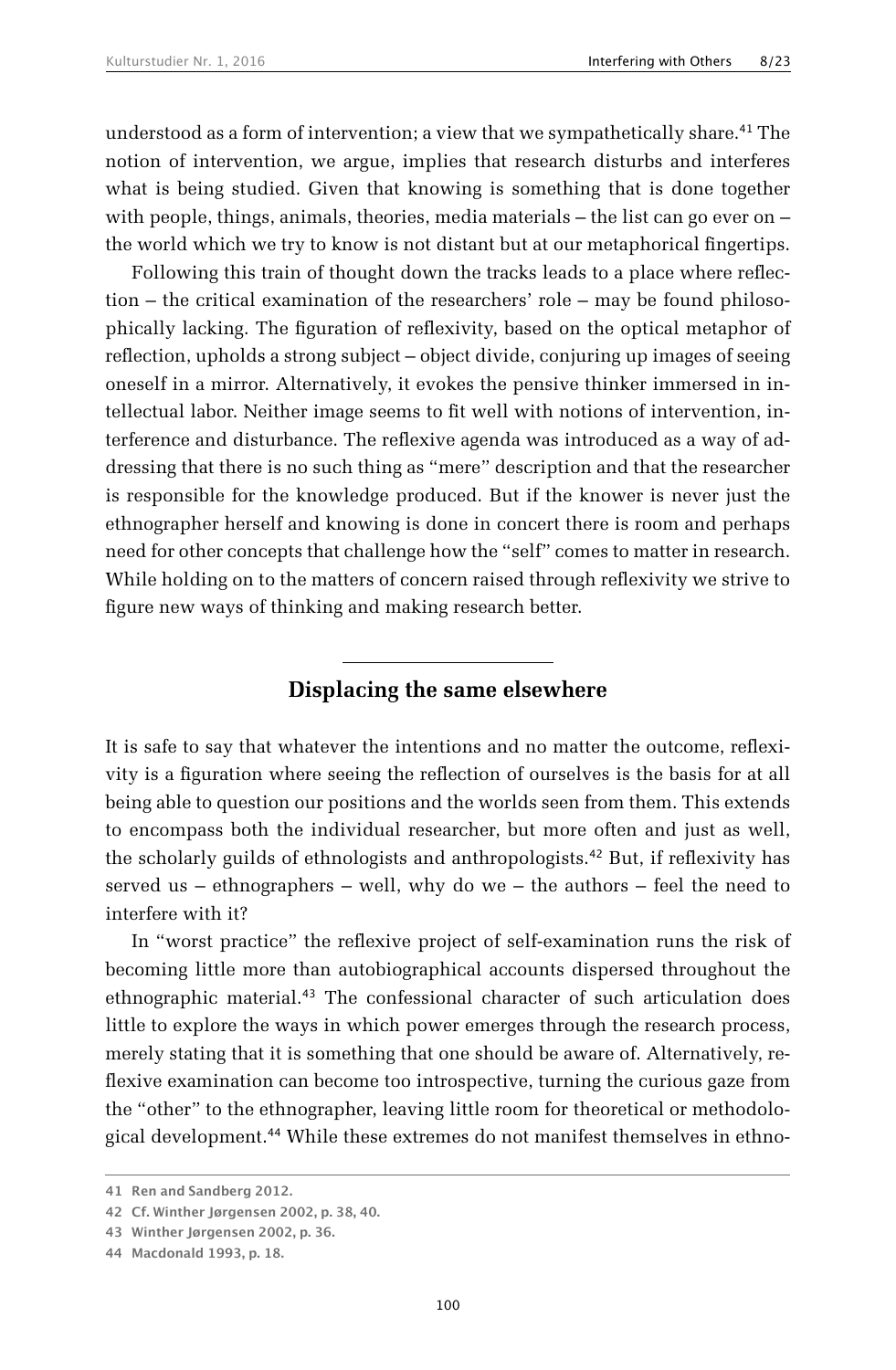graphies by necessity, the reflexive figuration does manifest a circular as well as an ocular logic. This turns the world and our place in it into something that can be seen, as if from a distance.<sup>45</sup>

What has been dubbed as "radical reflexivity" also tends toward a relativism that leaves all knowledge claims equal and abdicates responsibility through selfexposure.46 According to Haraway, a relativist claim to knowledge is in equal measure a way of performing the "god-trick" as the claim for detached objectivity in positivist science.<sup>47</sup> Both traditional positivist views that hold objective knowledge as something non-situated and eternal, and a radical reflexivity that position knowledge as entirely subjective and the "other" as well as any possible world "out there" as inaccessible tend to obscure the circumstances of knowledge production. And worse still, the latter runs the risk of making seemingly innocent knowledge claims about the world. Total relativism obscures the knower, letting knowledge stem from everywhere and nowhere in particular, all at once. As such it is an abdication of responsibility for the world brought into being through scientific research. Instead, Haraway argues for strong, situated knowledge in research.<sup>48</sup>

In striving to avoid radical relativism as well as God-eyed positivism, situated knowledge as well as so-called standpoint theory can be said to lean toward a realist stance in science theory. This can allow qualitative researchers to trace causal relations since it builds upon the crucial claim that all that is real and exists needs to be manipulable.<sup>49</sup> While such descriptions might primarily turn associations towards materiality, it might just as well be transferred to language, concepts and figurations, cutting across the purification of matter from meaning; nature from culture. In the word of gender theorist Kathrin Thiele "[…] concepts are not abstractions *from* the world, but an active force *of* this world […]".<sup>50</sup>

The branch of realism often referred to as "critical realism" has made an important contribution in reinstalling a non-subjective world with which we can interact, back into the post-modern research landscape. As such, critical realism has been put forward as a possible onto-epistemological foundation for ethnographic research.<sup>51</sup> Still, this line of thinkmaking research does not mainly concern itself with the compositeness of the knower. Drawing a sharp line between relativism and realism is also a precarious move. While we might not subscribe to a total or radical relativism, we most certainly share the Geertzian stance of

**<sup>45</sup> Schneider 2002, p. 469.**

**<sup>46</sup> Ibid.**

**<sup>47</sup> Haraway 1992.**

**<sup>48</sup> Haraway 1988, p. 583f.**

**<sup>49</sup> Maxwell, 2012, p. 33ff.**

**<sup>50</sup> Thiele 2014, p. 203.**

**<sup>51</sup> Cf. Davies 1999; Öhlander 2011, p. 25.**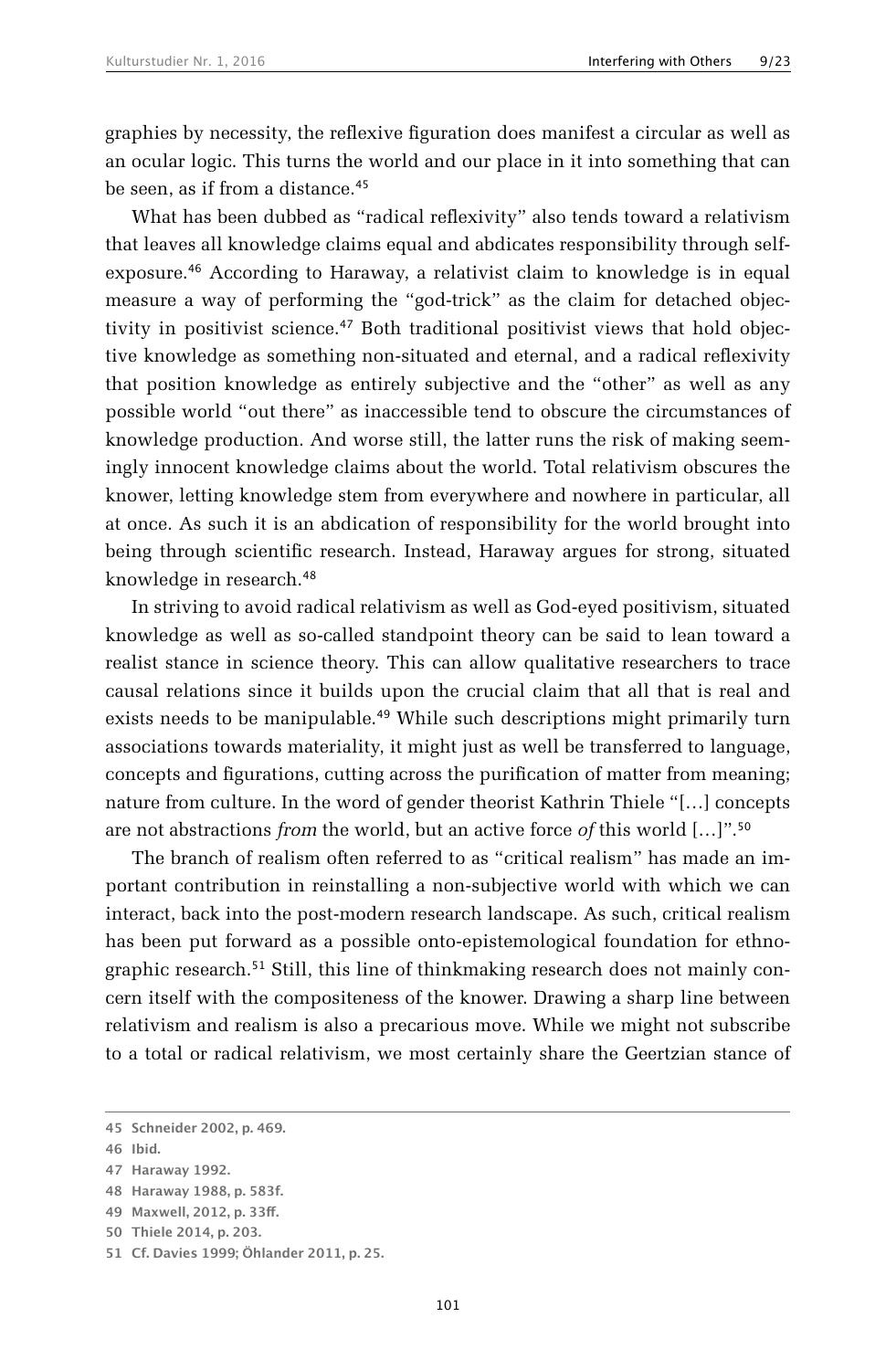being anti anti-relativists.52 As Latour helpfully reminds us via STS scholar David Bloor, the opposite of relativism is absolutism, not realism.53 We exist in relation to and with the world, forming what Latour calls a "relative relativism (or relationism)".<sup>54</sup>

If the knowing subject is always multidimensional and partial, incomplete, composite and situated, it is allowed to turn its gaze along the lines of "others" without making claims of inhabiting their position. To explore the knower is thus not a question of mapping out identities, but of situating relations. Situated knowledge can in other words never be traced to an individual – if we stipulate that such a creature exists. The knower is always collective, which means that the only way of truly seeing, or knowing, is to be situated, contrary to the claims of Godeyed positivists.<sup>55</sup> Physicist, feminist and philosopher Karen Barad follows and furthers Haraways reasoning on reflexivity, which she views as founded upon representationalism: "Reflexivity, like reflection", she says, "still holds the world at a distance".56 Like the surface of calm water, it reflects and rather than interfere. In this sense it "displaces the same elsewhere", according to Haraway, figuratively hindering the researcher to see the participants behind the mirror with which s/ he is being composite. Since the reflexive presupposes a pre-existing split between subjects and objects, it is a purification of the world far from the entangled existence conceptualized by Barad as "agential realism". Taking the stance of critical realism, the kind of causality that the qualitative researcher would have access to would presumably be linear and found in action between discrete objects, subjects and concepts that are already defined.<sup>57</sup> If we instead choose to understand the knower as composite, partial and always entangled – in accordance with agential realism – causality cannot be understood in this way. Barad instead builds her philosophy on a figuration that, like reflection, is appropriated by Haraway from the world of physics; diffraction.<sup>58</sup> Unlike reflection, this figuration has its focus set on the emergence of interference and disruption.

## **Figuring Diffraction**

Haraway's proposed use of diffraction articulates her ambition to study the ways in which differences emerge through scientific study, rather than putting all the

**<sup>52</sup> Geertz 1984.**

**<sup>53</sup> Latour 1999b, p. 20.**

**<sup>54</sup> Latour 1999a, p. 120.**

**<sup>55</sup> Haraway 1988, p. 586.**

**<sup>56</sup> Barad, 2007, p. 87.**

**<sup>57</sup> Maxwell, 2012, p. 33ff.**

**<sup>58</sup> Haraway 1992; Barad 2007.**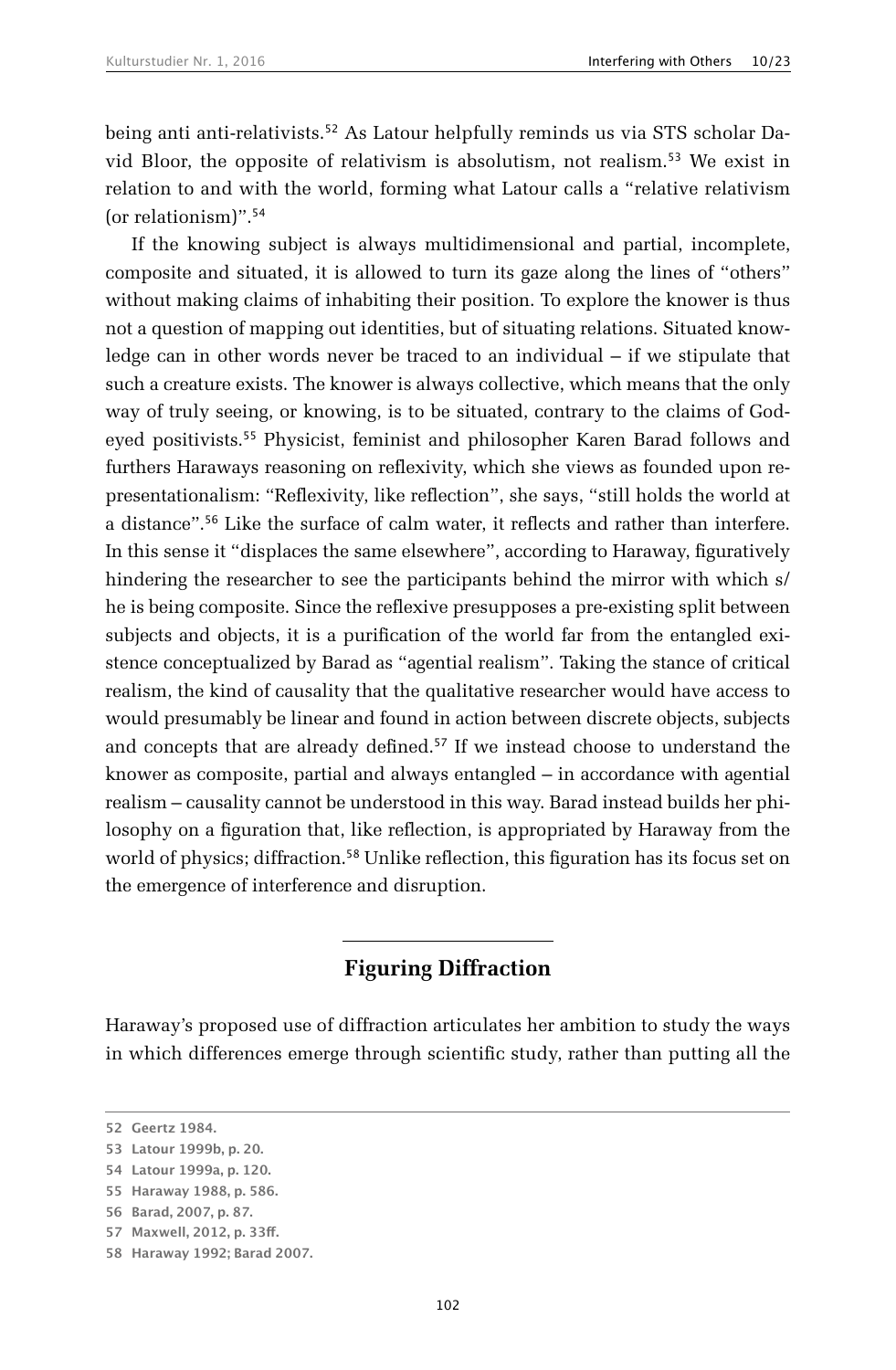light on the researcher.<sup>59</sup> While reflection denotes the process of light bouncing off objects, returning to its original source albeit in a weaker state, the concept of diffraction is used to describe how waveforms spread out and become distorted when encountering an object. An ocean wave passing through a narrow passage or a beam of light passing through a thin slit will not be reflected, but will spread out and create patterns emanating outwards. Letting such patterns overlap will in turn create interference; like when two stones are dropped into a pond of still water and the subsequent ripples merge, reinforcing some waves while cancelling others out. Likewise, a beam of light passing through parallel slits will diffract and create a pattern of interference. Where the wave patterns coincide and a crest meets another crest or a through meets a through, light becomes intensified and constructive interference is achieved. Where the patterns superpose but are opposite, when the crest of one wave meets the through of another, destructive interference can be observed where the light is diminished or even blotted out. If projected onto a screen, such interference manifests as intermingling fields of light and darkness, illuminating some point while leaving others in darkness. Changing one parameter in an experimental setup, like the distance between the slits, will lead to new patterns and thus difference.

Thinking along these lines – or waves, as it were – knowledge no longer needs to be understood as a result of reflection or as something stemming from straight lines of sight, but rather as something emerging through disruptive processes. Proximity or distance comes to matter as different patterns of figurative darkness and light, allowing for contrast that lets the world be known. This way the "other" is not figured as a mere surface of reflection, instead letting us think of them as sources of light and makers of waves in and of themselves.

The making of difference in the world, ways of letting it be known, thus becomes a question of cutting through its *a priori* entanglement with the apparatus of research according to Barad.<sup>60</sup> That division takes place is necessary for the enactment of the world, but exactly how and where it takes place, is dependent upon the knowledge producing circumstances; the apparatus. An apparatus can take the shape of an experimental setup as the one described above, but Jespersen, Petersen, Ren & Sandberg suggest that it might just as well be enacted as cultural analysis or ethnographic practice. Because of the entangled state of things there can be no external positions and thus no intervention, only intra-vention; no interaction, only intra-action.<sup>61</sup>

As Barad states, "diffraction is not about any differences, but about which differences matter"62, and how these differences also (seemingly paradoxically)

**<sup>59</sup> Haraway 1992, p. 30.**

**<sup>60</sup> Barad 2007, p. 140.**

**<sup>61</sup> Jespersen, Petersen, Ren & Sandberg 2012, p. 9.**

**<sup>62</sup> Barad 2007, p. 378.**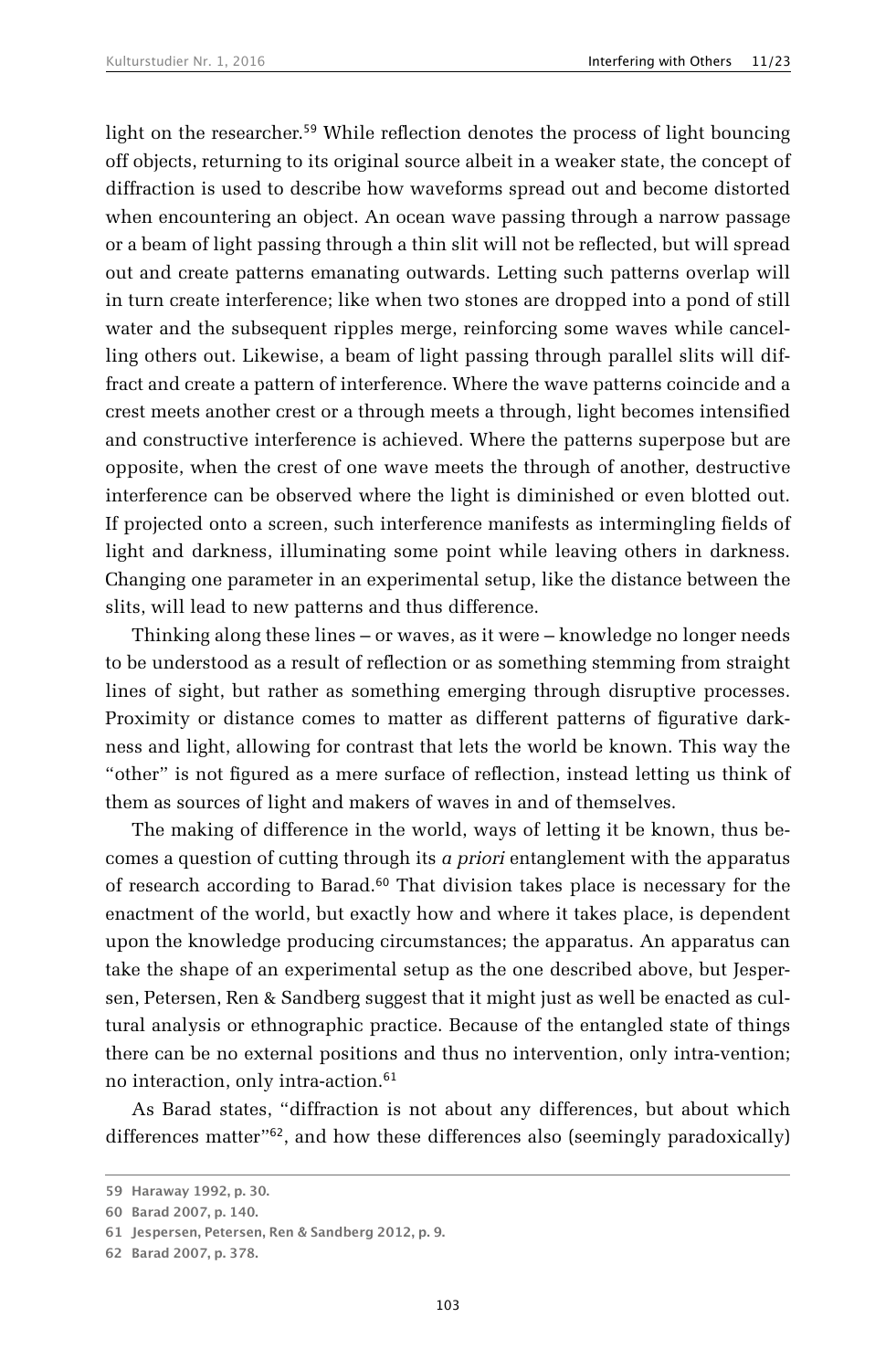makes visible the entanglement of everything. Unlike reflection, diffraction does not presuppose a state of being where subjects and objects simply "are", but rather makes it possible to account for how they are enacted by socio-material practices in time-space. It is not a question of how the role of the researcher or the researched is being "performed" or "constructed", but how we enact the world itself together-apart.63 As the relationship of the researcher and the researched change, so does the interference pattern. Thus knowledge is dependent on alignment and directedness with the "other" and ethnographers need to take great care when constructing and tuning their apparatuses in research. Of course, the apparatus is not solely dependent on the researcher, considering the assertion that the researcher is never "sole". However, figuring the ethnographic toolbox as an apparatus helps us understand the responsibility we bear not only for the scientific solidness of methods, theories and accounts, but for making fair cuts. The ethnographic apparatus can in itself be employed for analyzing apparatuses – a meta-apparatus of sorts – something that has decisively been demonstrated within the field of Science and Technology Studies.<sup>64</sup> This is what the ethnographer can achieve when s/he attentively accounts for the cuts that matter for the object of study and the research question at hand.

## **Searching together-apart; to hold and be held**

In Barad's agential realism the division that cuts "together-apart" creates difference and makes the world knowable through its entanglements. It decides what is what, and what is not. To further figure the specificity of such cuts, Barad uses an example from the physicist Niels Bohr: If a person in a dark room holds a cane, it can be intra-acted with it in two mutually exclusive ways. By holding the cane firmly, the person can use it to navigate the room and the cane essentially becomes an extension of the person. If the person instead holds the cane loosely, its features can be felt, turning the cane into something that can be examined in itself.65 Similarly, we figure the ethnographer's relation to the participants as a way of enacting the world collaboratively or as a way of subjugating the participants to the researcher's critical gaze. Agential cuts are sometimes made to cut us together, sometimes to cut us apart. While the researcher has a final say in what becomes part of the research report, one should also take into consideration how the participants hold the ethnographer "tightly" or "loosely", what kind of knowledge they gain and what they can set in motion by doing so. Needless to

**<sup>63</sup> Barad 2007, p. 179.**

**<sup>64</sup> Cf. Latour 2005.**

**<sup>65</sup> Barad 2007, p. 154.**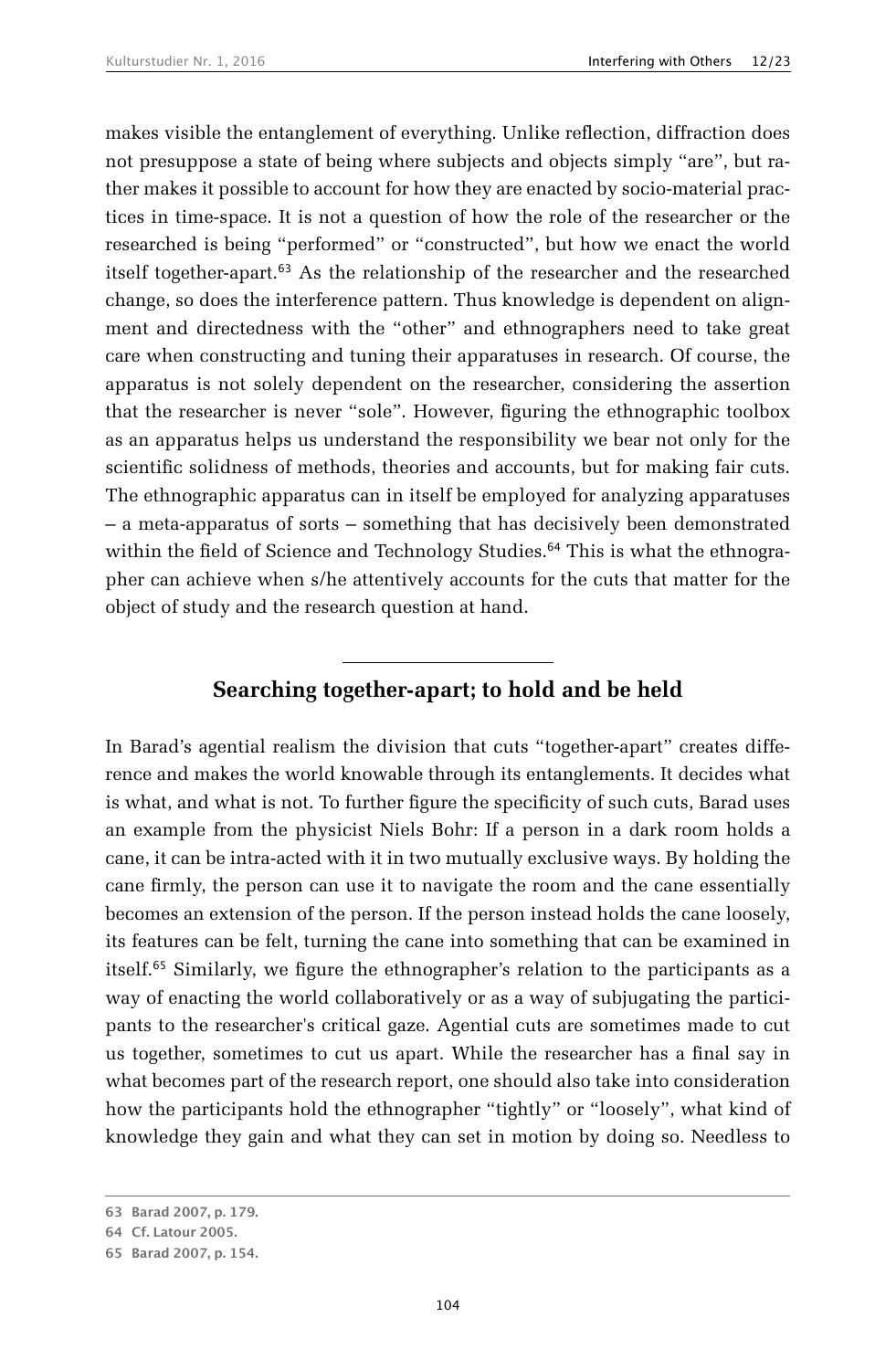say, this becomes increasingly important when the participants themselves know the tricks of the trade.

If we can at all presuppose a boundary between ethnographer and "other", we must remember that the ethnographer is not only holding, but is also being held. Much like the ethnographer, the participants will use the research situation to further explore the world surrounding them, together as well as apart. As shown by Vikkelsø the ethnographer may encounter many kinds of resistance as well as willingness to align with research projects.<sup>66</sup> Presupposing the intentions of such interference or prescribing it to Theory writ large should preferably be avoided. Instead, it is the mapping out of these cutting together/cutting apart through speech acts as well as other practices that can become a source of analytical movement for diffractive thinkmaking.

When neither studying "subjugated" subjects, nor really studying "up", power structures does not seem to appear along the lines most often stipulated. This calls for us as researchers to try and ask new questions. Most often, the "site of power" in ethnographic work has been localized and analyzed at critical distance, in the sense that the ethnographer – no matter what kind of proximity is enacted during fieldwork – still is apart and different from the subjects of study. Workings of power might not come in the same shape and size from a diffractive point of view as it presumably does in a reflexive account. This does not mean that power is not enacted, only that we try hard not to presume or localize its production and producers before figuring them out; before we enact an agential cut.

To avoid essentializing partial perspectives into stereotypes of single and onedimensional categories, an intersectional take on identities have shown to be helpful in many disciplines. This stance has been extremely valuable in uncovering the complexities of how the structures upholding unfair conditions work to exploit and repress certain people more than others, due to specific compositions of orientations, proximities and affinities. As outcomes of ethnographic work, intersecting "identity categories" have much to contribute. The problem for us, the authors, is that the philosophical foundations upon which they rest are hard to reconcile with the diffractive approach argued for here. As an alternative, figuring intrasections instead of intersections, allows for single or multiple differences (or affinities, proximities and orientations) to be cut out in each given situation. Instead of treating "identity categories" as separate and intersecting as an analytical and political move, $67$  intrasectionality allows them to be enacted out of the specific socio-material practices at hand, and to be situational and compositional. Such a procedure better acknowledge the fact that they cannot all be said to be existing *a priori* in any given situation. This in turn, we argue,

**<sup>66</sup> Vikkelsø 2007, p. 308.**

**<sup>67</sup> Cf. Gunnarsson 2015.**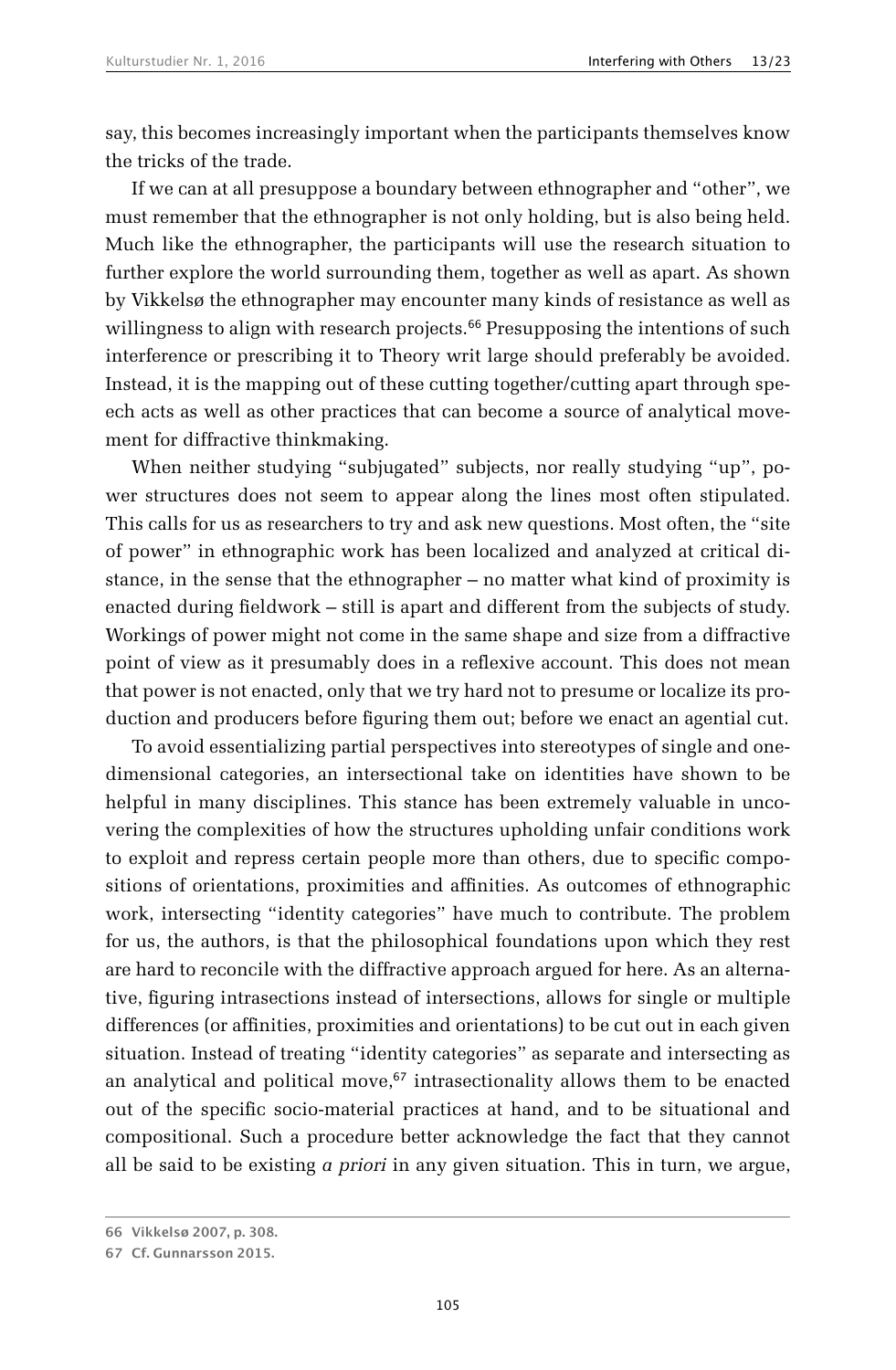also better allows for possible not-yet-seen identities and species to matter.68 As representing the "other" is a risky power move, we prefer to think of the ethnographer's duty as one of fair articulation.<sup>69</sup> The words formed by the researcher are not representations of the world, imperfectly reflecting it "as it is". By articulating them, we are actively making concepts such as culture come to matter. No matter how modest its claims, description is always intervention.<sup>70</sup>

#### **Diffractive practices**

One way of performing diffraction suggested by Haraway as well as by Barad<sup>71</sup>, is to read and re-write text through each other. A recent scholar practicing this is Melanie Sehgal<sup>72</sup> who made a reading of the process theories on becoming by Alfred North Whitehead<sup>73</sup> with the diffractive approaches of Haraway and Barad. Other researchers who have attempted and discussed a diffractive approach to ethnographic practice are Hillevi Lenz Taguchi,professor of child- and youth studies, as well as educational scholars Alecia Y. Jackson and Lisa A. Mazzei. The former argues that as a researcher one is uncovering one possible reality among many not yet diffracted ones. Making oneself aware of imaginary and bodymind sensibilities in composing and analyzing data, is a crucial move.74 It is a call for cognizing and imagining, in contrast to reflecting and interpreting – a becomingwith and a diffracting-from.

For Jackson and Mazzei diffraction becomes a way to through an interview map out how a black woman teaching at a primarily white university "intra-act with the materiality of [her] world in a way that produce different" becoming.<sup>75</sup> They conclude that it is not her blackness that diffracts her as different, but that it is the "intra-action of bodies, discourses and institutions do so".76 They argue that blackness, and the concept of race in itself, is enacted by these intra-actions. Much effort is put into describing material as well as social circumstances of the interviews. Taguchi as well as Jackson and Mazzei argue that the benefit of a diffractive approach may not always be the conclusion of *what* is different, but the findings of *how and in which ways* it is.

**<sup>68</sup> Cf. Haraway 1991.**

**<sup>69</sup> Haraway 1992.**

**<sup>70</sup> Vikkelsø 2007, p. 306.**

**<sup>71</sup> Haraway 1992; Barad 2007**

**<sup>72</sup> Sehgal 2014**

**<sup>73</sup> Alfred North Whitehead (1861-1947) was a philosopher and mathematician, and is considered to be a pioneer of process philosophy, which concerns itself with the process (and ontology) of becoming.**

**<sup>74</sup> Taguchi 2012, p. 275.**

**<sup>75</sup> Jackson & Mazzei 2012, p. 119.**

**<sup>76</sup> Jackson & Mazzei 2012, p.125.**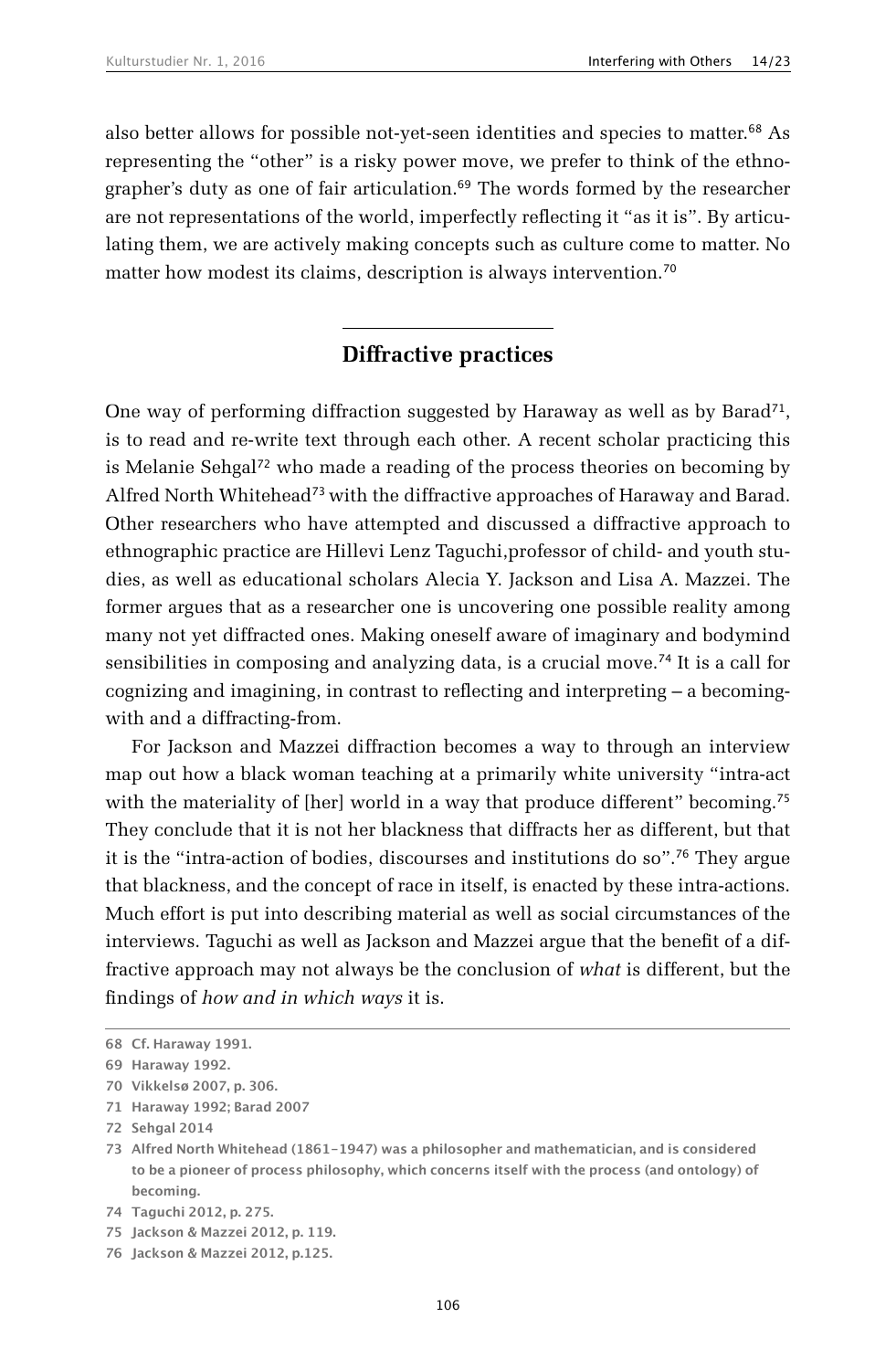The accounts do however leave us wanting something more. In a way, their conclusions appear quite predictable. Naturally, we cannot always expect the process of uncovering power to be surprising in itself, but some expressions of oppression we already know quite well. What one can do as ethnographers is to try to work the diffractive approach into the designs of our ways of inquiry and not only employ it as an analytical afterthought. This may better facilitate interventional accounts, where the knowledge composed enacts and articulates the agency of the participants, in for them beneficial ways. Haraway's claim that ethnographical inquiry is a way of being at risk<sup>77</sup> combined with Latour's claim that ethnographers should give their participants "leeway in defining themselves"<sup>78</sup> affords us an additional train of thought. Not only might ethnography benefit from being re-configured as a diffractive practice; the figuration of diffraction might also stand to gain something when given shape through ethnography.

In the beginning of this essay we established that the ways of practicing ethnography are manifold and many are the methods that could potentially be configured with diffraction. We would however like to claim affinity with the four guidelines for performing "critical proximity" drawn by Birbak, Petersen & Jensen all of which point towards the open-endedness of ethnography.79 The first is to hesitate before adopting a stance of critical distance, in the sense that grand narratives of clashing ideologies should not be the first stop when looking for analytical leverage. These may obscure descriptions of the micro-processes of everyday life. The second one follows closely on the first, regarding the purification of categories as something that needs to be explored in empirical cases rather than as existing analytical resources. Put simply this means that one should avoid premature statements of what things in the world are really about. Patterns of difference that cut phenomena as "culture", "nature", "economy" or "technology" apart should be traced and not presumed.<sup>80</sup> The third is to allow new roles for and relationships for researchers and participants to emerge through the process of research. To know, the researcher needs to align and ally with participants, knowing with them rather than about them. Finally they call for an appreciation for new positions for methods and an acceptance in face of the fact that research methods permeate society. No longer can methods be seen as the sacred tools of academia, jealously guarded from use in the world "outside". Methods travel and as researchers we need to follow the ways in which they adapt and are adapted in new places, rather than strive for methodological purity.81 In sum, the guidelines of Birbak, Petersen & Jensen encompass the ontological force of research and its

**<sup>77</sup> Haraway 1992, p. 190f.**

**<sup>78</sup> Latour 2005, p. 41.**

**<sup>79</sup> Birbak, Petersen & Jensen 2015.**

**<sup>80</sup> Petersen & Munk 2013, p. 106.**

**<sup>81</sup> Birbak, Petersen & Jensen 2015, p. 289f.**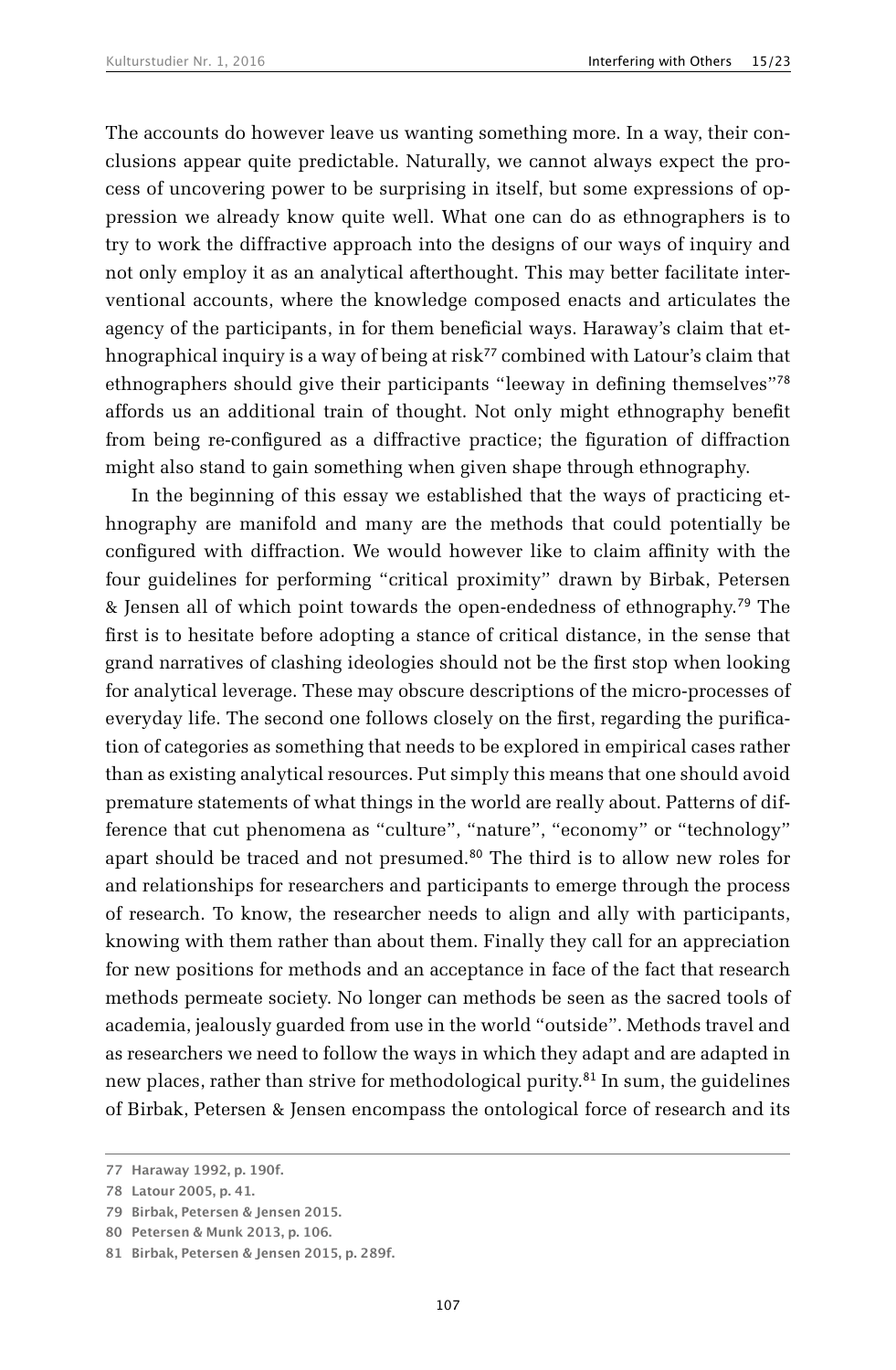ethical implications. The path to reach a critical state lies not within theoretical abstractions or in wedges driven between essentializing categories, but in the scrutiny and making of these same frames.<sup>82</sup> While not constituting be-all and end-all of a diffractive re-configuration these guidelines could in our opinion serve as a point of departure.

While we do not wish to make any grand claims to methodological innovation, there are several practical techniques of performing ethnography that fall well within the lines drawn above. One example is employing methods that place critical inquiry in the hands of the participants – human or otherwise – rather than performing it as a second-hand, after-the-fact, analytical move.83 If the practice of interviewing is understood as a way for participants to enact ethnographies of their own lives, the task of the ethnographer is to device forms of inquiry that strengthen those enactments.84 In our own research, allowing participants to read and comment on transcripts from previous conversations with the researcher has been one way of making the shared analytical qualities of ethnographic interviews more explicit. Other such strategies include performing walk-along interviews in the participants' workplaces, discussing documents authored by the participants – ranging from job applications to institutional strategy statements to regulatory documents in biomedicine – and collecting diaries listing tasks performed at work.85 In this way, critical analysis becomes a question of proximity and engagement rather than distance, as nuance and ambiguity is enacted together-apart in the interview. Using maps as a visual aid has been suggested as another a strategy for letting the participants themselves unfold their entanglements by figuring themselves "in relation to other actors".<sup>86</sup> Finally, the tinkering and tweaking of research concepts can in itself be a way of doing diffracting. By figuring in new ways, we make new things and compose new knowledge.87 The ways we think about and articulate ethnographic practice are not divorced from the practices themselves and whether we claim that ethnography reflects, accumulates, composes, renders or diffracts there will be consequences.<sup>88</sup> Re-configuring ethnography as a diffractive rather than a reflexive practice is therefore not an attempt to establish canonicity, but an attempt to let some of the ethnographic open-endedness extend to its own concepts and practices.

**<sup>82</sup> Birbak, Petersen & Jensen 2015, p. 281; Latour 1999a.**

**<sup>83</sup> Cf. Birbak, Petersen & Jensen 2015, p. 280.**

**<sup>84</sup> Cf. Mol 2002, p. 28; Mol & Law 2004, p. 59.**

**<sup>85</sup> Cf. Kusenbach 2003, p. 464; Davies 1999, p. 172; Czarniawska 2007, p. 90.**

**<sup>86</sup> Jensen, Munk, Madsen & Birbak 2014, p. 239.**

**<sup>87</sup> Cf. Mol & Law 2004, p. 59; Woolgar & Lezaun 2013, p. 333.**

**<sup>88</sup> O'Dell & Willim 2015, p. 91.**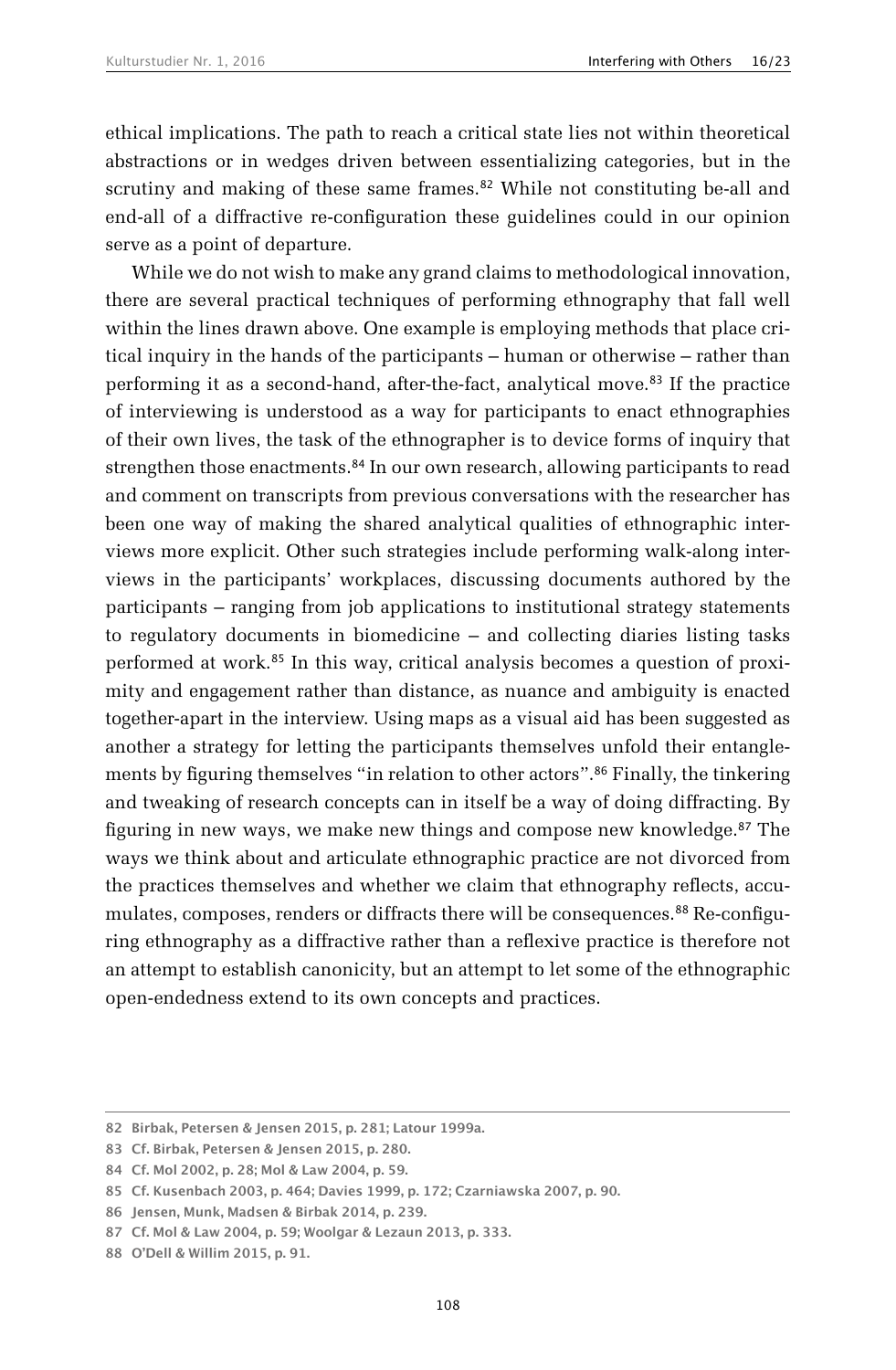#### **Diffracting the ethnographic thinkmaking**

This essay has been an attempt at diffraction along a reflexive/diffractive cut in ethnographic thinkmaking<sup>89</sup>, examining in what ways other figurations allows for other ways of enacting the world. We wanted to discuss and problematize the philosophical foundations upon which the conceptual apparatus of reflexivity rests and instead ask; what happens if we do not *presume* difference but rather choose to look to how it is enacted? Difference and nuances is what makes the world knowable. Without them, it – and we – would be a homogenous mass.

By putting emphasis on what is set in motion and what waves are being made by doing ethnographic research, we believe it helps both researcher and participant to better understand and appreciate the ripple effect achieved by their relationship. It is also a way to more concretely and straightforwardly make sense of and accept the interference effects that ethnographers have agreed occur in all research *anyway* – indifferent to conceptions of reflexivity or diffraction. The crucial difference is that one can avoid taking the reflexive detour and instead look directly at the reality effects of ethnographic fieldwork.

If knowing is composite and the thought is distributed, then the subjective self is always enacted and cut out in and by the research practice. Not arguing that one should do diffractive ethnography instead of reflexive, we rather suggest that doing ethnography is in *itself* more of a diffractive practice. In the same manner that Latour's<sup>90</sup> assertion that "critique has run out of steam" does not preclude critical thought, this essay does not call for a ban on reflective thoughts about one's own role and position as a researcher. However, we do not find the philosophical underpinnings of the reflexive project to fit well with ethnographic practice, nor with its aim of making fair accounts.

As stated in the introduction, we address "doing" in terms of what we *make*, or bring into the world through ethnography. By re-configuring ethnography as a diffractive practice, we believe that we can better conceptualize such a bringing into being and what it is dependent upon. For further figurings of ethnography as diffractive, we would pose some questions that might achieve the wished for ripple effect; *When and how do our participants and we enact the same or different objects, concepts or subjects? What unexpected ones emerge? How are they cut together-apart? How and when are we cut together-apart with our participants? And, what kinds of closeness and proximities – or distances and differences – do these cuts enact, pertaining to our research questions?* We have hereby given some clue to how diffraction can serve as a tool for figuring distance differently, while not obscuring proximity. If we, ethnographers, are to write about the lives

**<sup>89</sup> Cf. "thought-practice", as elaborated on by Thiele, 2014**

**<sup>90</sup> Latour 2004.**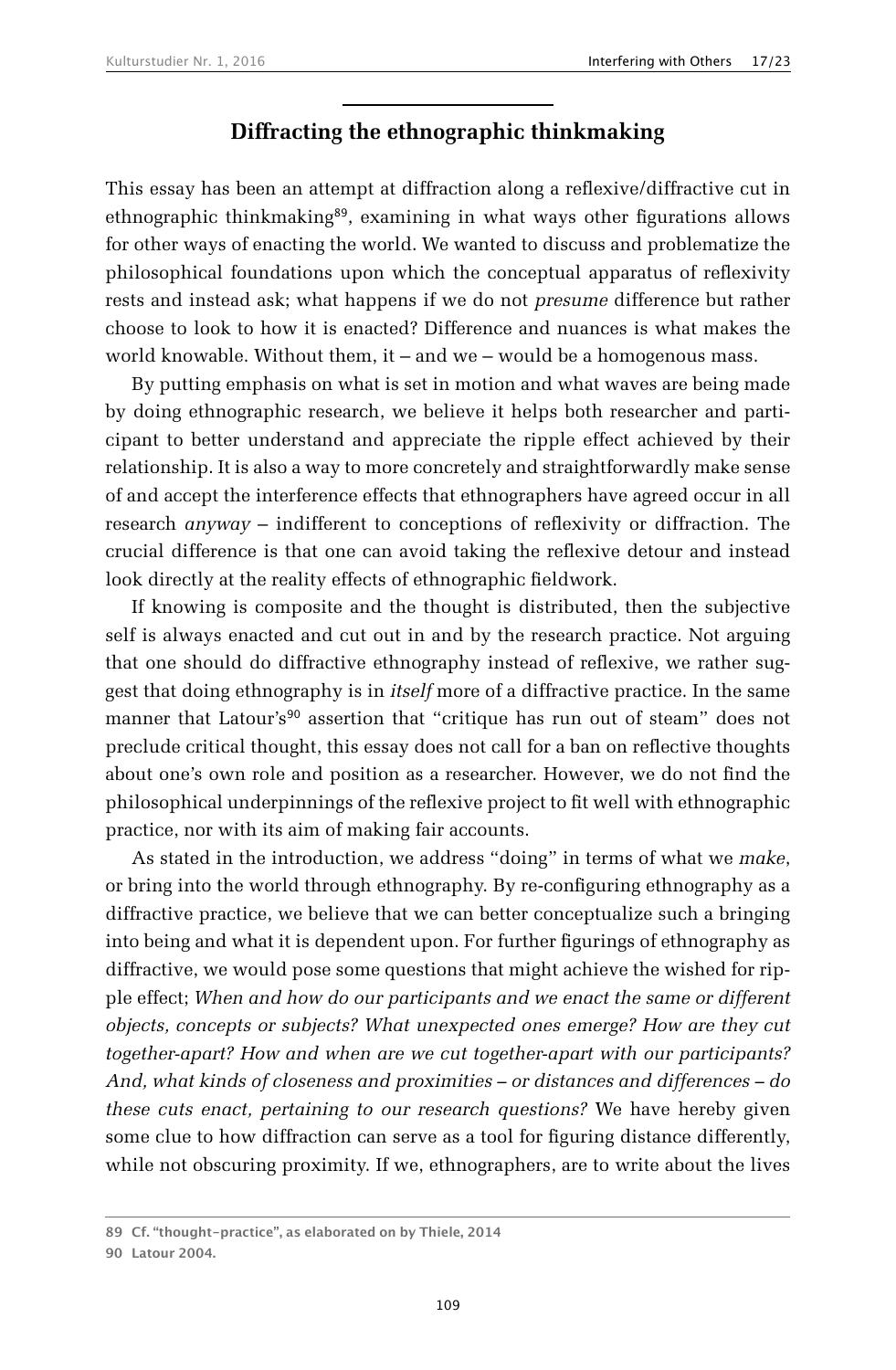of people, we must carefully consider the tools at hand for shedding analytical light on lived experiences. One of them being metaphors, concepts, words, and how these can be better put to work to reflect, or diffract, our research practices.

Maybe it is not only time to shed light. It may be time to shed the ocular metaphors of the observer altogether and instead make waves. What we argue for in conclusion is not that diffraction is better than reflexivity, but that we perhaps – to once again paraphrase Bruno Latour<sup>91</sup> – have never been reflexive.

## **Acknowledgments**

*First and foremost, we would like to thank our anonymous reviewers for valuable input on how to clarify and improve our lines of reasoning. We would also like to acknowledge the inspirational Ph.D. course "Materialities, thing theories and material cultures: Perspectives on the material turn". The course was given at the University of Gothenburg's Department of Philosophy, Linguistics and Theory of Science by Mats Fridlud and Olof Hallonsten in the autumn of 2012; it was there that this collaboration was set in motion. Furthermore, Mellander would like to acknowledge the generosity of the Helge Ax:son Johnsons Foundation as well as the Gunvor and Josef Anér Foundation which made the writing of this essay possible.*

## **References**

- Arvidsson, Alf 2001: *Etnologi: perspektiv och forskningsfält*. Lund: Studentlitteratur
- Barad, Karen Michelle 2007: *Meeting the universe halfway: quantum physics and the entanglement of matter and meaning*. Durham, N.C: Duke University Press.
- Beckman, Anita 2011: "Ur en byrackas anteckningsbok om reflexivt skrivande" in Gunnemark, Kerstin (red.) *Etnografiska hållplatser: om metodprocesser och reflexivitet.* Lund: Studentlitteratur, p. 217-240.
- Birbak, Andreas, Petersen, Morten Krogh & Jensen, Torben Elgaard 2015: "Critical Proximity as a Methodological Move in Techno-Anthropology" in *Techné: Research in Philosophy and Technology*, 19(2), p. 266-290.
- Callon, Michel 2005: "Why virtualism paves the way to political impotence: A reply to Daniel Miller's critique of the laws of the markets". *Economic sociology: European electronic newsletter*, 6(2), p. 3-20.

**<sup>91</sup> Latour 1993.**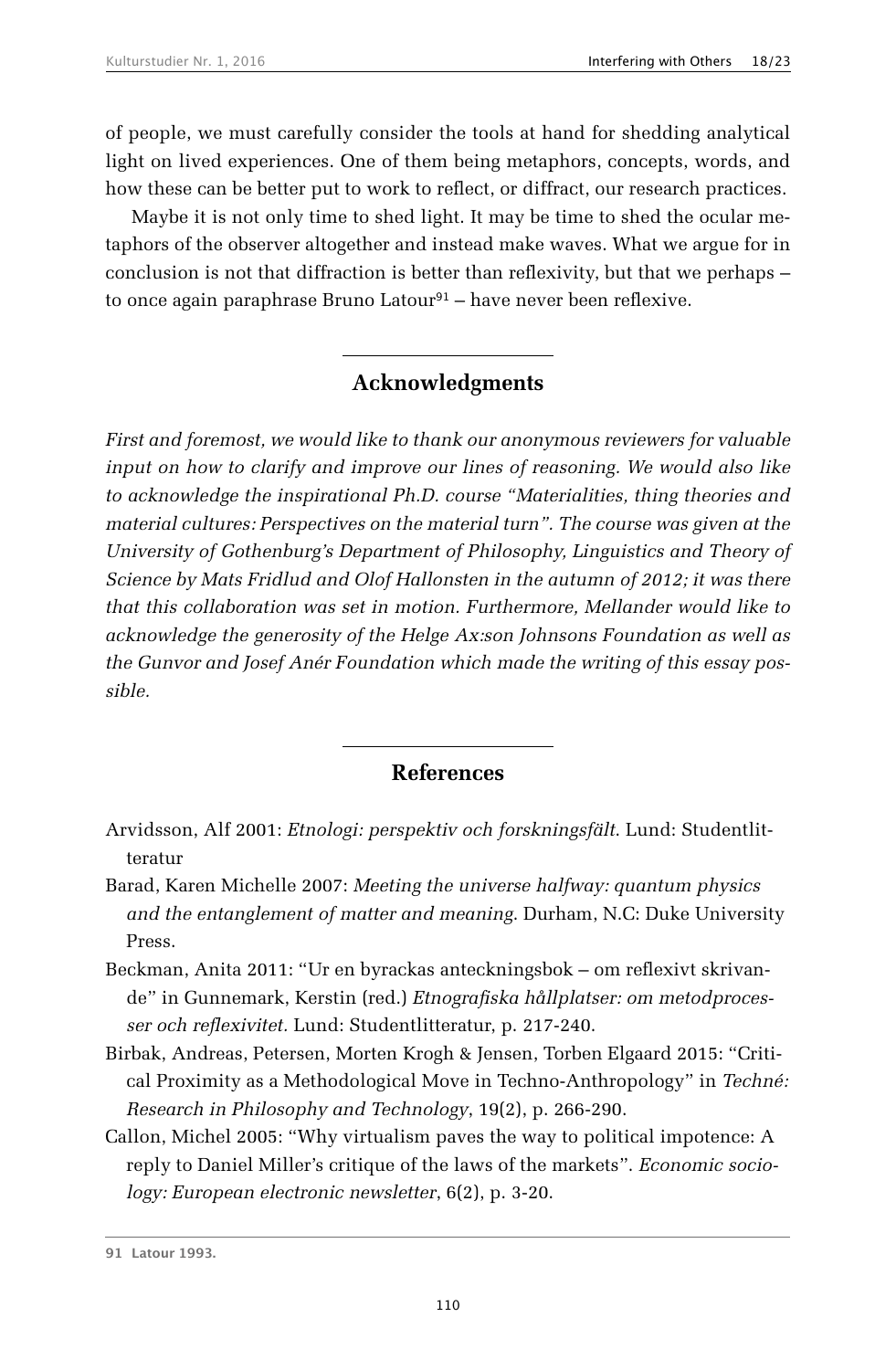- Callon Michel 2012: "Några element av en översättningssociologi: domesticeringen av pilgrumsmusslor och fiskare vid St. Brieucbukten" i Åsberg, C., Hultman, M. & Lee, F (red.) *Posthumanistiska nyckeltexter.* Lund. Studentlitteratur.
- Clifford, James 1986: "Partial truths" in Clifford, James & Marcus, George E. (eds.) *Writing culture: the poetics and politics of ethnography: a School of American Research advanced seminar.* Berkeley: Univ. of California Press.
- Czarniawska, Barbara 2007: *Shadowing and other techniques for doing fieldwork in modern societies*. Malmö: Liber.
- Damsholt, Tine, Simonsen, Dorthe, Gert & Mordhorst, Camilla (red.) 2009: *Materialiseringer: nye perspektiver på materialitet og kulturanalyse*, Århus Universitetsforlag, Århus.
- Davies, Charlotte Aull 1999: *Reflexive ethnography: a guide to researching selves and others*. London: Routledge.
- Dowling, Maura 2008: "Reflexivity" in Given, Lisa M. (ed.) *The Sage encyclopedia of qualitative research methods. Volumes 1 & 2*. Los Angeles: SAGE.
- Ehn, Billy & Klein, Barbro 1994: *Från erfarenhet till text: om kulturvetenskaplig reflexivitet*. Stockholm:Carlsson.
- Ellis, Carolyn 2007: "Telling secrets, revealing lives. Relational ethics in research with intimate others" in *Qualitative inquiry*, 13(1), p. 3-29.
- Forsemalm, Joakim 2007: *Bodies, bricks and black boxes: power practices in city conversion*, Göteborg University, Göteborg.
- Forsemalm, Joakim 2013: "From Creep to Co-op: Research(er) Paying the Cost of Discplacement?" in *Culture Unbound*, 5(3), p. 385-397.
- Frihammar, Mattias 2010: *Ur svenska hjärtans djup: reproduktion av samtida monarki*, Stockholms universitet, Stockholm.
- Geertz, Clifford 1984:"Distinguished lecture: anti anti relativism" in*American anthropologist*, *86*(2), p. 263-278.
- Gray, Ann 2003: *Research practice for cultural studies: ethnographic methods and lived cultures*. London: SAGE.
- Gunnarsson, Lena 2015: "Why we keep separating the 'inseparable': Dialecticizing intersectionality", in *The European Journal of Women's Studies,* p. 1-14.
- Gunnemark, Kerstin 2011: "Metodprocesser och kunskapsförståelse" in Gunnemark, Kerstin (red.) *Etnografiska hållplatser: om metodprocesser och reflexivitet.* Lund: Studentlitteratur, p. 15-36.
- Gunnemark, Kerstin 2011: "Återvändandets etnografi om forskning i etablerade fält" in Gunnemark, Kerstin (red.) *Etnografiska hållplatser: om metodprocesser och reflexivitet.* Lund: Studentlitteratur, p. 241-266.
- Gustavsson, Karin 2014: *Expeditioner i det förflutna: etnologiska fältarbeten och försvinnande allmogekultur under 1900-talets början*, Nordiska museet, Stockholm.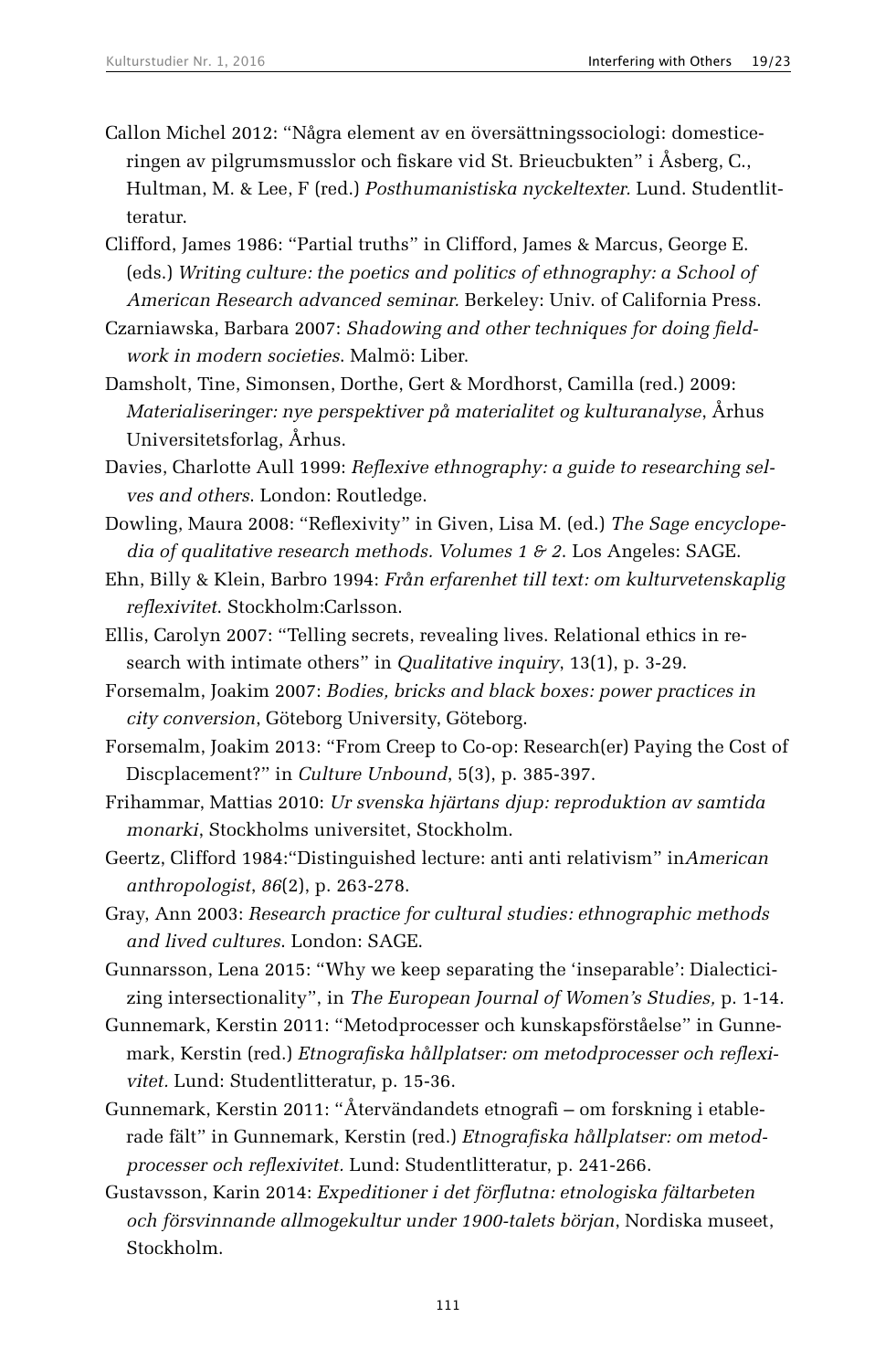- Göransson, Michelle 2012: *Materialiserade sexualiteter: om hur normer framträder, förhandlas och ges hållbarhet*, Makadam, Göteborg
- Haraway, Donna Jeanne 1988: "Situated knowledges: The science question in feminism and the privilege of partial perspective" in *Feminist studies*, 575-599.
- Haraway, Donna Jeanne 1991: "A Cyborg Manifesto. Science, technology, and socialist-feminism in the late twentieth tentury" in *Simians, Cyborgs and Women: The Reinvention of Nature,* New York: Routledge, p.149-181.
- Haraway, Donna Jeanne 1992: *The promises of monsters: A regenerative politics for inappropriate/d others.* New York: Routledge,p. 295-337.
- Haraway, Donna Jeanne 1997: *Modest\_Witness@Second\_Millennium.Female-Man©\_ Meets\_Onco- Mouse: feminism and technoscience*. New York: Routledge.
- Haraway, Donna Jeanne 2003: *The companion species manifesto: dogs, people and significant otherness*. Chicago: Prickly Paradigm.
- Holmes, Douglas R. & Marcus, George E. 2008: "Para-Ethnography" in Given, Lisa M. (ed.) *The Sage encyclopedia of qualitative research methods. Volumes 1 & 2*. Los Angeles: SAGE.
- Hume, Lynne & Mulcock, Jane 2004: "Introduction: Awkward spaces, productive places" in Hume, Lynne & Mulcock, Jane (red.) *Anthropologists in the field: cases in participant observation*. New York: Columbia University Press
- Illouz, Eva 2008: *Saving the Modern Soul. Therapy, Emotions and the Culture of Self-Help.* Berkeley: University of California Press. .
- Jackson, Alecia Youngblood & Mazzei, Lisa A. 2012: *Thinking with theory in qualitative research: viewing data across multiple perspectives*. 1. ed. New York, NY: Routledge.
- Jespersen, Astrid Pernille; Petersen, Morten Krogh; Ren, Carina & Sandberg, Marie 2012: "Guest editorial: Cultural analysis as intervention" in *Science Studies,* 25:1, p. 3-12.
- Jensen, Torben Elgaard; Munk, Anders Kristian; Madsen, Anders Koed & Birbak, Andreas 2014: "Expanding the visual reister of STS" in Carusi, Annamaria; Hoel, Aud Sissel; Webmoor, Timothy & Woolgar, Steve (eds.)*Visualization in the Age of Computerization*, Routledge, New York.
- Joy, Anamma; Sherry, John.F; Troilo, Gabriele & Deschenes, Jonathan 2006: "Writing up, writing down: being reflexive in accounts of consumer behaviour" in Belk, Russell W. (red.) *Handbook of qualitative research methods in marketing*. Cheltenham: Edward Elgar
- Knuts, Eva 2006: *Något gammalt, något nytt: skapandet av bröllopsföreställningar : [en avhandling om klänningar, ringar, smink, frisyrer, foton & mycket mer]*, Mara, Göteborg.
- Kusenbach, Margarethe 2003: "Street phenomonology. The Go-along as ethnographic research tool", in *Ethnography*, 4(2), p. 455-485.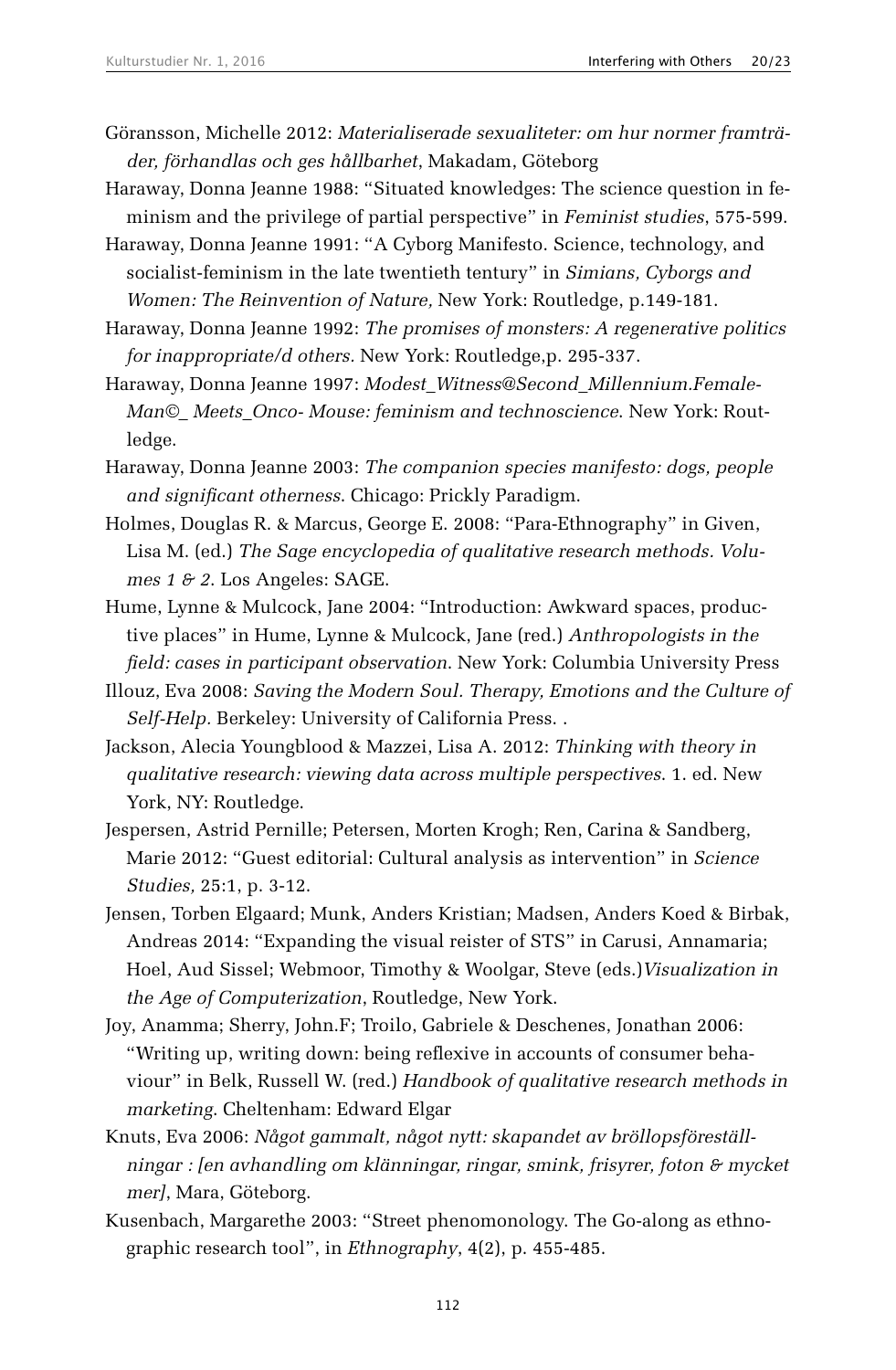- Labaree, Robert V. 2002: "The risk of 'going observationalist': negotiating the hidden dilemmas of being an insider participant observer". *Qualitative Research*, 2(1), p. 97-122.
- Latour, Bruno 1993: *We have never been modern.* Cambridge, Massachusetts: Harvard University Press
- Latour, Bruno 1999a: "For David Bloor… and Beyond: A Reply to David Bloor's 'Anti-Latour" in *Studies in History and Philosophy of Biological and Biomedical Sciences*Vol. 30, No. 1, pp. 113–129, 1999
- Latour, Bruno 1999b: *Pandora's hope: essays on the reality of science studies*. Cambride, Mass: Harvard University Press.
- Latour, Bruno 2004: "Why has critique run out of steam? From matters of fact to matters of concern" in *Critical inquiry*, 30(2), p. 225-248.
- Latour, Bruno 2005: *Reassembling the social: an introduction to actor-networktheory*. Oxford: University Press
- Latour, Bruno 2010: "An Attempt at a 'Compositionist Manifesto' ". *New Literary History*, 41(3), p. 471-490.
- Lee, Francis 2012: "Annemarie Mol: om objektens ontologiska multiplitet" in Åsberg, C., Hultman, M. & Lee, F (red.) *Posthumanistiska nyckeltexter.* Lund. Studentlitteratur.
- Lenz Taguchi, Hillevi 2012: "A diffractive and Deleuzian approach to analysing interview data" in *Feminist Theory*, 13(3), p. 265–281.
- Lykke, Nina 2003: "Intersektionalitet ett användbart begrepp för genusforskningen" in *Tidskrift för genusvetenskap*, (1), p. 47-56.
- Löfgren, Orvar 1996: "Ett ämne väljer väg" in Ehn, Billy & Löfgren, Orvar*Vardagslivets Etnologi*. Stockholm: Natur och kultur.
- Macdonald, Sharon 1993: "Identity complexes in Western Europe: Social anthropological perspectives" in Macdonald, Sharon (ed.) *Inside European identities: ethnography in Western Europe*. Oxford: Berg.
- MacKenzie, Donald A. 2009: *Material markets: how economic agents are constructed*. Oxford: Oxford University Press.
- Maxwell, Joseph Alex 2012: *A realist approach for qualitative research.* London: Sage Publications.
- Mellander, Elias & Fagerström, Anna-Mari 2013: "Balancing acts: Culture as commodity among business consultants" in *Culture Unbound: Journal of Current Cultural Research*, *5*(3), p. 319-337.
- Mol, Annemarie 2002: *The body multiple: ontology in medical practice.* Durham: Duke University Press.
- Mol, Annemarie 2008: *The logic of care: health and the problem of patient choice*. Abingdon, Oxon: Routledge.
- Mol, Annemarie & Law, John 2004: "Embodied Action, Enacted Bodies: The Example of Hypoglycaemia" in *The Body & Society*, 10(2-3), p. 43-62.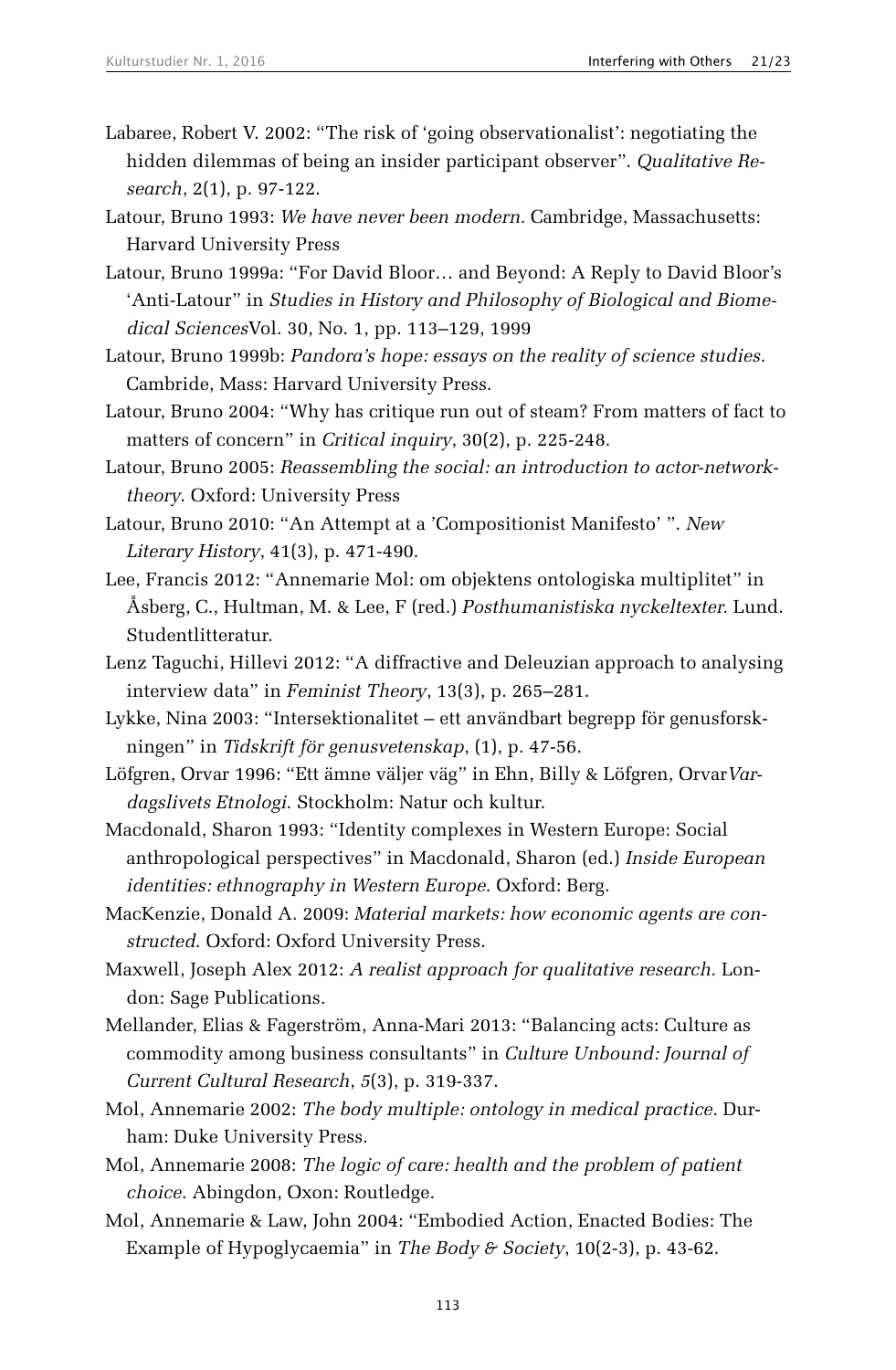- Munk, Anders Kristian 2010: *Risking the Flood: Cartographies of Things to Come*, Ph.D. thesis, University of Oxford.
- Munk, Anders Kristian & Jensen, Torben Elgaard 2015: "Revisiting the Histories of Mapping: Is there a future for Cartographic Ethnology?" in.*Ethnologia Europae,.* 44:2*,* p. 31-47.
- O'Dell, Tom 1999: "Metodens praktik: Uteslutnings poetik" in Damsholt, Tine & Nilsson, Fredrik (red.) *Ta fan i båten: etnologins politiska utmaningar*. Lund: Studentlitteratur
- O'Dell, Tom & Willim, Robert 2011: "Composing Ethnography" in *Ethnologia Europea*, 41(1), p. 27-39.
- O'Dell, Tom & Willim, Robert 2015: "Rendering Culture and Multi-Targeted Ethnography" in *Ethnologia Scandinavica* 45, p. 89-102.
- Petersen, Morten Krogh 2011: *"Good" Outcomes: Handling Multiplicityin Government Communication.* Ph.D. thesis, Copenhagen Business School.
- Petersen, Morten Krogh & Munk, Anders Kristian 2013: "I vælten: kulturanalysens nye hverdag" in *Kulturstudier*, 4(1), p. 102-117.
- Pettersson, Helena 2007: *Boundaries, believers and bodies: a cultural analysis of a multidisciplinary research community*, Umeå universitet, Umeå.
- Pink, Sarah 2009: *Doing Sensory Ethnography*. Los Angeles: Sage.
- Pink, Sarah; Horst, Heather; Postill, John; Hjorth, Larissa; Lewis, Tania & Tacchi, Jo 2016: *Digital Ethnography: Pinciples and practice.* London: SAGE.
- Ren, Carina 2009: *Constructing the Tourist Destination: A SocioMaterial Description.* Ph.D. thesis, University of Southern Denmark.
- Ren, Carina & Petersen, Morten Krogh 2013: "The Study of Culture at the Intersection of Actor-Network Theory and Ethnology" in *Ethnologia Europaea*, 43(1), p. 98-111.
- Schneider, Joseph 2002: "Reflexive/diffractive ethnography" in *Cultural Studies↔ Critical Methodologies*, 2(4), p. 460-482.
- Sehgal, Melanie 2014: "Diffractive Propositions: Reading Alfred North Whitehead with Donna Haraway and Karen Barad", in: *Parallax*, Vol. 20, No3, 188-201
- Strathern, Marilyn 1987: "The limits of auto-anthropology" in Jackson, Anthony (red.) *Anthropology at home*. London: Tavistock.
- Thiele, Kathrin 2014: "*Ethos* of diffraction: New paradigms for a (post)humanist ethics" in *parallax*, 20:3, p. 202-216.
- Vikkelsø, Signe 2007: "Description as Intervention: Engagement and Resistance in Actor-Network Analyses" in *Science as Culture*, 16(3), p. 297-309.
- Viveiros de Castro, Eduardo & Goldman, Marcio 2012: "Introduction to postsocial anthropology: Networks, multiplicities, and symmetrizations" in *Hau: Journal of Ethnographic Theory*, 2(1), p. 421-35.